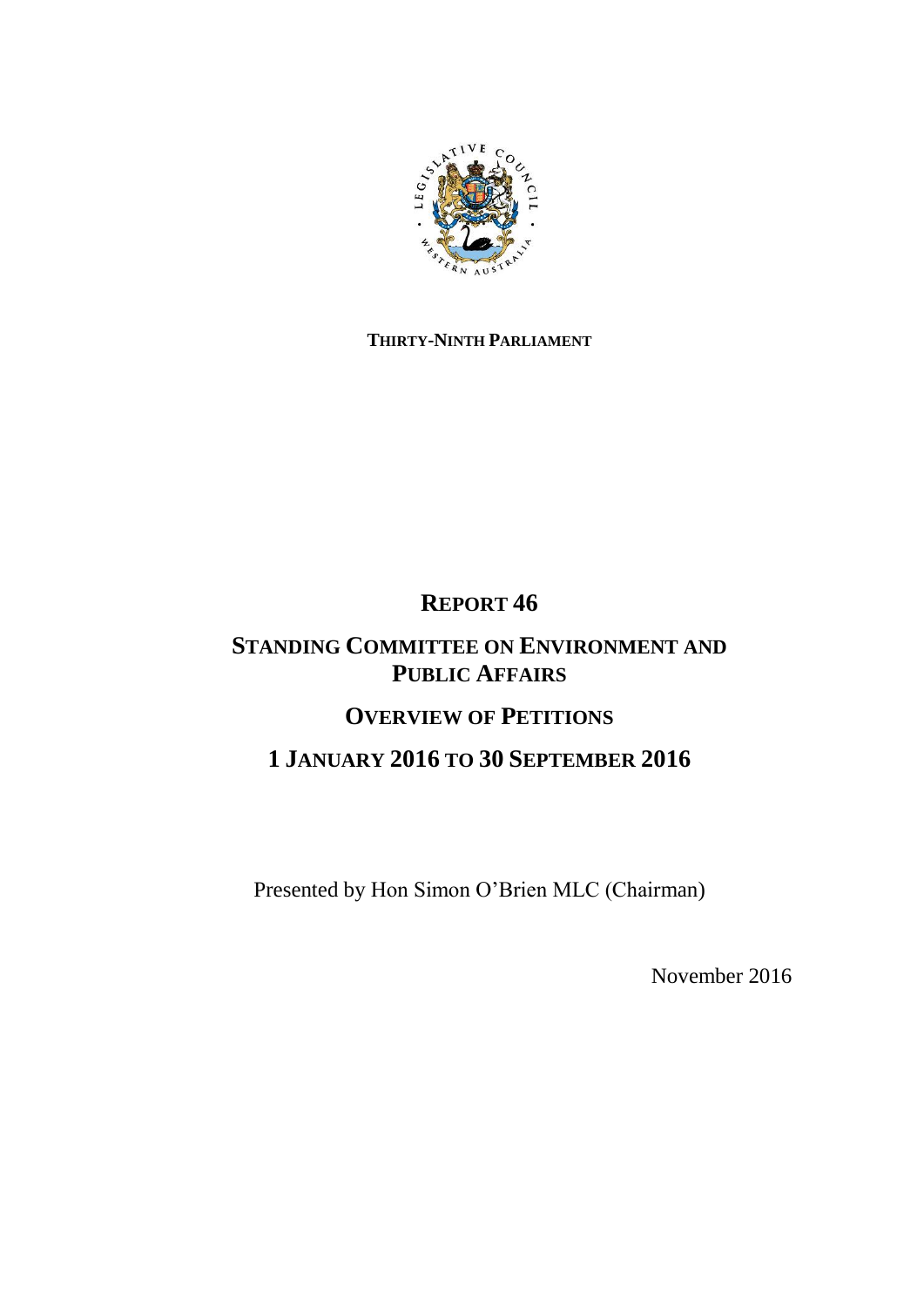### **STANDING COMMITTEE ON ENVIRONMENT AND PUBLIC AFFAIRS**

#### **Date first appointed:**

17 August 2005

### **Terms of Reference:**

The following is an extract from Schedule 1 of the Legislative Council Standing Orders:

### '**2. Environment and Public Affairs Committee**

- 2.1 An *Environment and Public Affairs Committee* is established.
- 2.2 The Committee consists of 5 Members.
- 2.3 The functions of the Committee are to inquire into and report on
	- (a) any public or private policy, practice, scheme, arrangement, or project whose implementation, or intended implementation, within the limits of the State is affecting, or may affect, the environment;
	- (b) any bill referred by the Council; and
	- (c) petitions.
- 2.4 The Committee, where relevant and appropriate, is to assess the merit of matters or issues arising from an inquiry in accordance with the principles of ecologically sustainable development and the minimisation of harm to the environment.
- 2.5 The Committee may refer a petition to another Committee where the subject matter of the petition is within the competence of that Committee.
- 2.6 In this order **'environment'** has the meaning assigned to it under section 3(1), (2) of the *Environmental Protection Act 1986*.'

### **Members as at the time of this inquiry:**

| Hon Simon O'Brien MLC (Chairman) | Hon Stephen Dawson MLC (Deputy Chair) |
|----------------------------------|---------------------------------------|
| Hon Brian Ellis MLC              | Hon Paul Brown MLC                    |
| Hon Samantha Rowe MLC            |                                       |

#### **Staff as at the time of this inquiry:**

| Michael Ryan (Advisory Officer)    | Felicity Mackie (Advisory Officer)   |
|------------------------------------|--------------------------------------|
| Andrew Hawkes (Advisory Officer)   | Amanda Gillingham (Research Officer) |
| Margaret Liveris (Committee Clerk) |                                      |

### **Address:**

Parliament House, Perth WA 6000, Telephone (08) 9222 7222 lcco@parliament.wa.gov.au Website: http://www.parliament.wa.gov.au **ISBN [978-1-925149-92-0](https://www.myidentifiers.com.au/myaccount_manageisbns_titlereg?isbn=978-1-925149-92-0&icon_type=new)**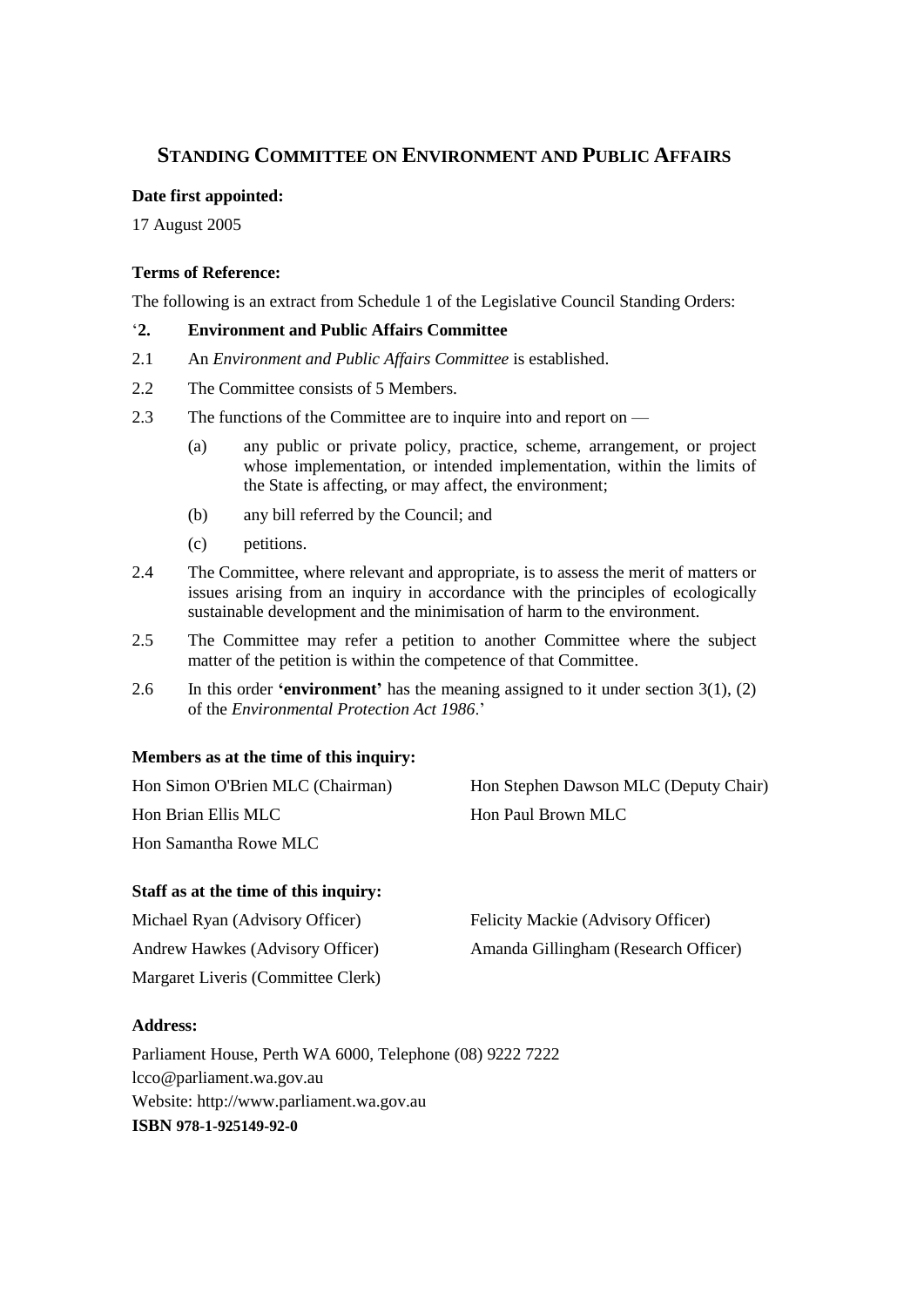| <b>CHAPTER 2 PETITIONS FINALISED BETWEEN JANUARY - SEPTEMBER 2016.7</b>       |  |
|-------------------------------------------------------------------------------|--|
|                                                                               |  |
|                                                                               |  |
|                                                                               |  |
|                                                                               |  |
|                                                                               |  |
|                                                                               |  |
|                                                                               |  |
|                                                                               |  |
|                                                                               |  |
|                                                                               |  |
|                                                                               |  |
|                                                                               |  |
| Petition 108 – Operation of the Department of Fire and Emergency Services  19 |  |
|                                                                               |  |
|                                                                               |  |
|                                                                               |  |
|                                                                               |  |
|                                                                               |  |
|                                                                               |  |
|                                                                               |  |
|                                                                               |  |
|                                                                               |  |
|                                                                               |  |
| Petition 119 – Building Commission and State Administrative Tribunal 31       |  |
|                                                                               |  |
|                                                                               |  |
|                                                                               |  |
|                                                                               |  |

# **CONTENTS**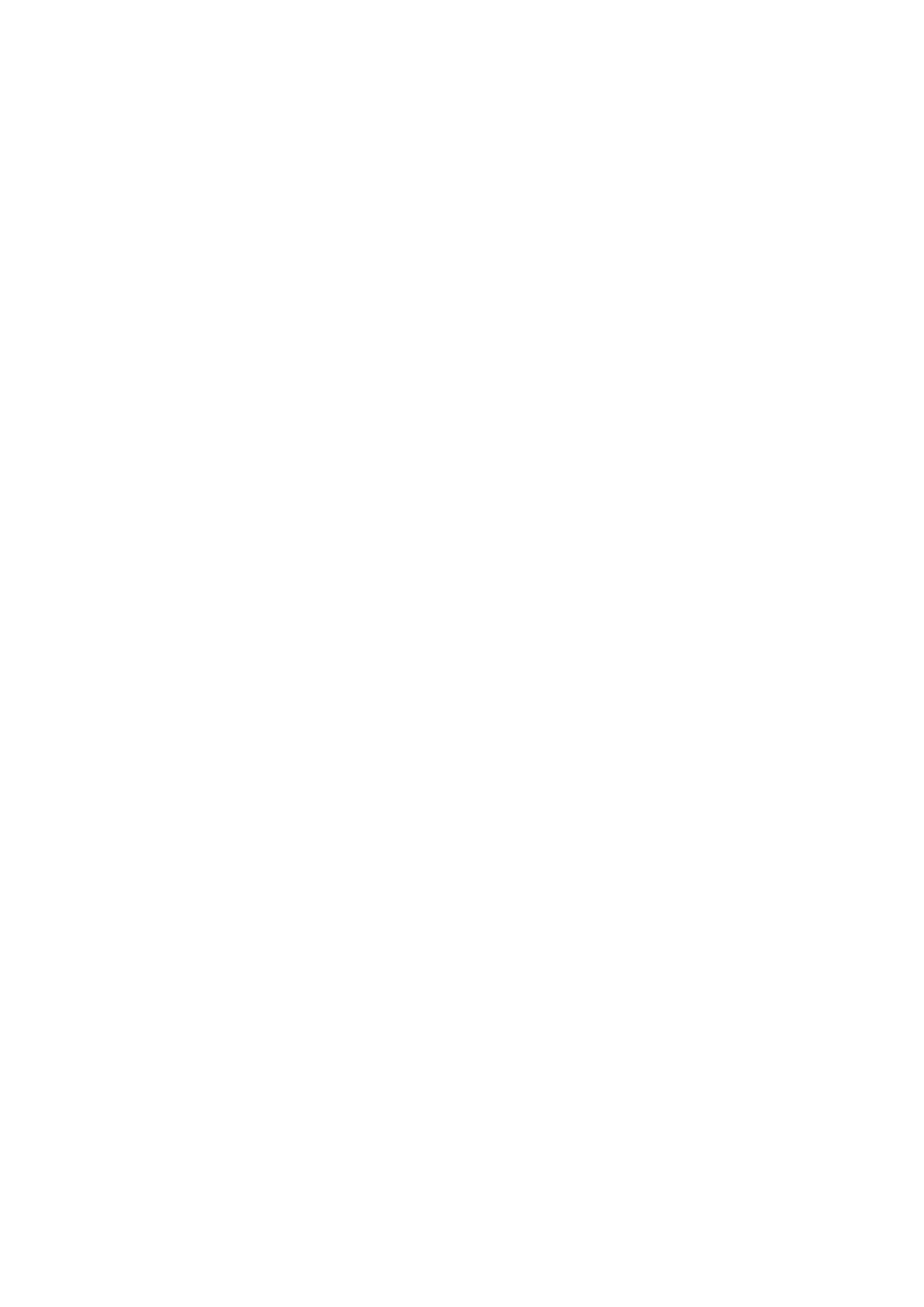### <span id="page-4-1"></span><span id="page-4-0"></span>**Executive summary**

- 1 This report provides an overview of the petitions finalised by the Standing Committee on Environment and Public Affairs (Committee) from 1 January 2016 to 30 September 2016 (reporting period).
- 2 Petitions remain a popular method of informing Members of Parliament about issues that affect the community. The Committee's inquiries enhance the transparency of government policy and decisions. Through the petitions process, the public can bring to the attention of the Parliament and the Executive important matters that may not have been adequately addressed by other means.
- 3 During the reporting period, 26 new petitions were tabled in the Legislative Council and the Committee concluded its inquiries in relation to 28 petitions. During the reporting period, the Committee also tabled a separate report into Petition No 59 – Bio-Organics, which was tabled in the Legislative Council on 15 September 2016.
- 4 Copies of public evidence relating to petitions, including submissions and government responses, are available on the Committee's website at [www.parliament.wa.gov.au/env/petitions.](http://www.parliament.wa.gov.au/env/petitions)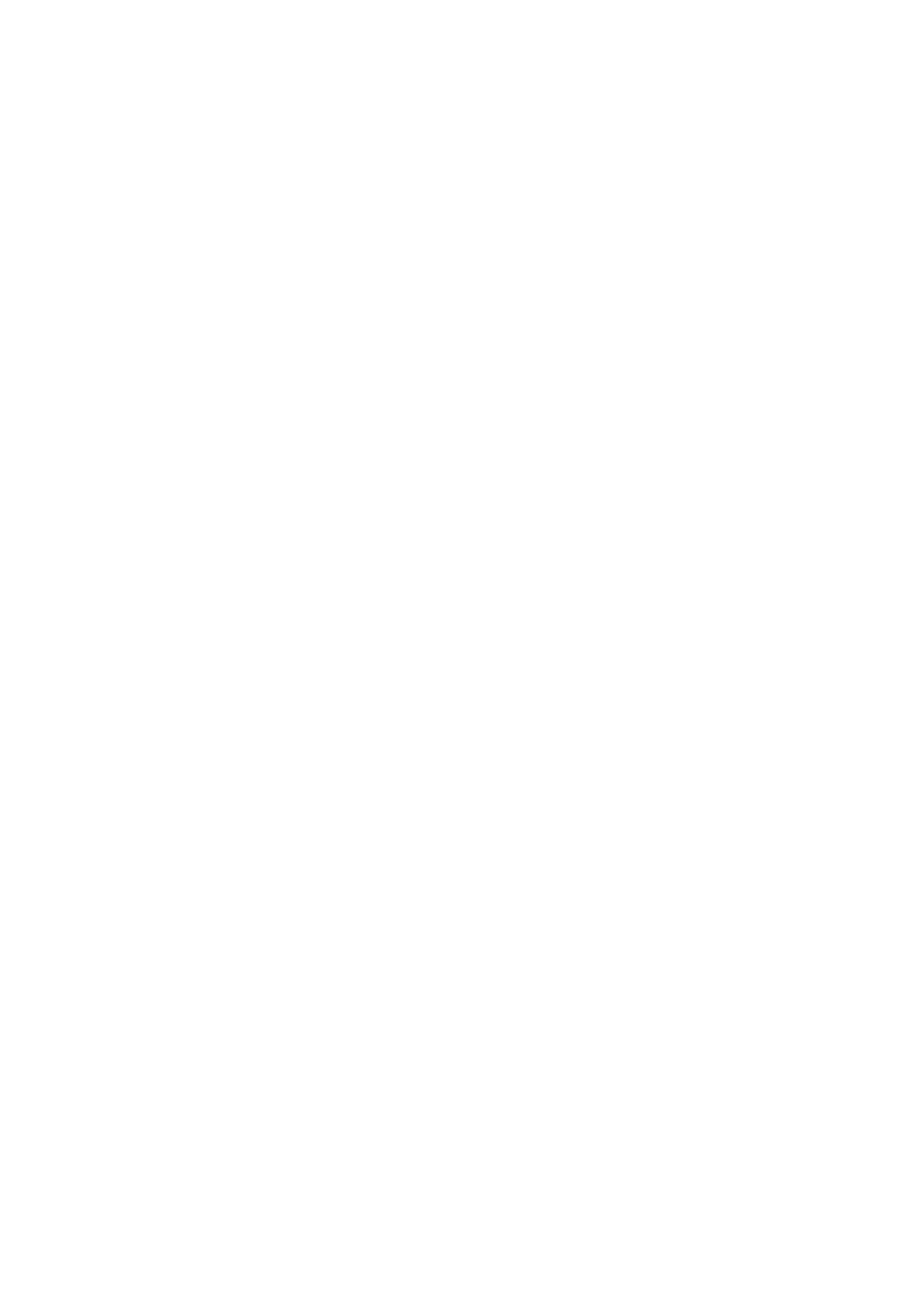# **CHAPTER 1 INTRODUCTION**

#### <span id="page-6-1"></span><span id="page-6-0"></span>**History and function of the Committee**

- 1.1 The Standing Committee on Environment and Public Affairs (Committee) was appointed by the Legislative Council on 17 August 2005.
- 1.2 The functions of the Committee are outlined in the Committee's Terms of Reference in Schedule 1 of the Standing Orders of the Legislative Council:

*2.3 The functions of the Committee are to inquiry and report on –*

*(a) any public or private policy, practice, scheme, arrangement, or project whose implementation, or intended implementation, within the limits of the State is affecting, or may affect, the environment;*

*(b) any Bill referred by the Council; and*

*(c) petitions.*

### <span id="page-6-2"></span>**Petitions**

- 1.3 A petition is a formal request for action from individuals or groups. The petitions process, through which the general public can bring issues of concern to the attention of the Parliament, provides a fundamental link between the community and the Parliament.
- 1.4 All conforming petitions tabled in the Legislative Council by a Member of the Legislative Council, except those raising a matter of privilege, are referred to the Committee. While a petition only needs one signature to be tabled, most petitions contain many signatures.
- 1.5 The Committee's consideration of petitions serves to enhance transparency and to inform the Parliament and public about current issues of concern to the community. A petition will not always bring about a change of policy by the Government or achieve the specific objectives desired by petitioners, however the Committee's inquiries ensure that petitioners are provided with an explanation for government decisions or actions. The petitions process facilitates communication between Parliament and the people.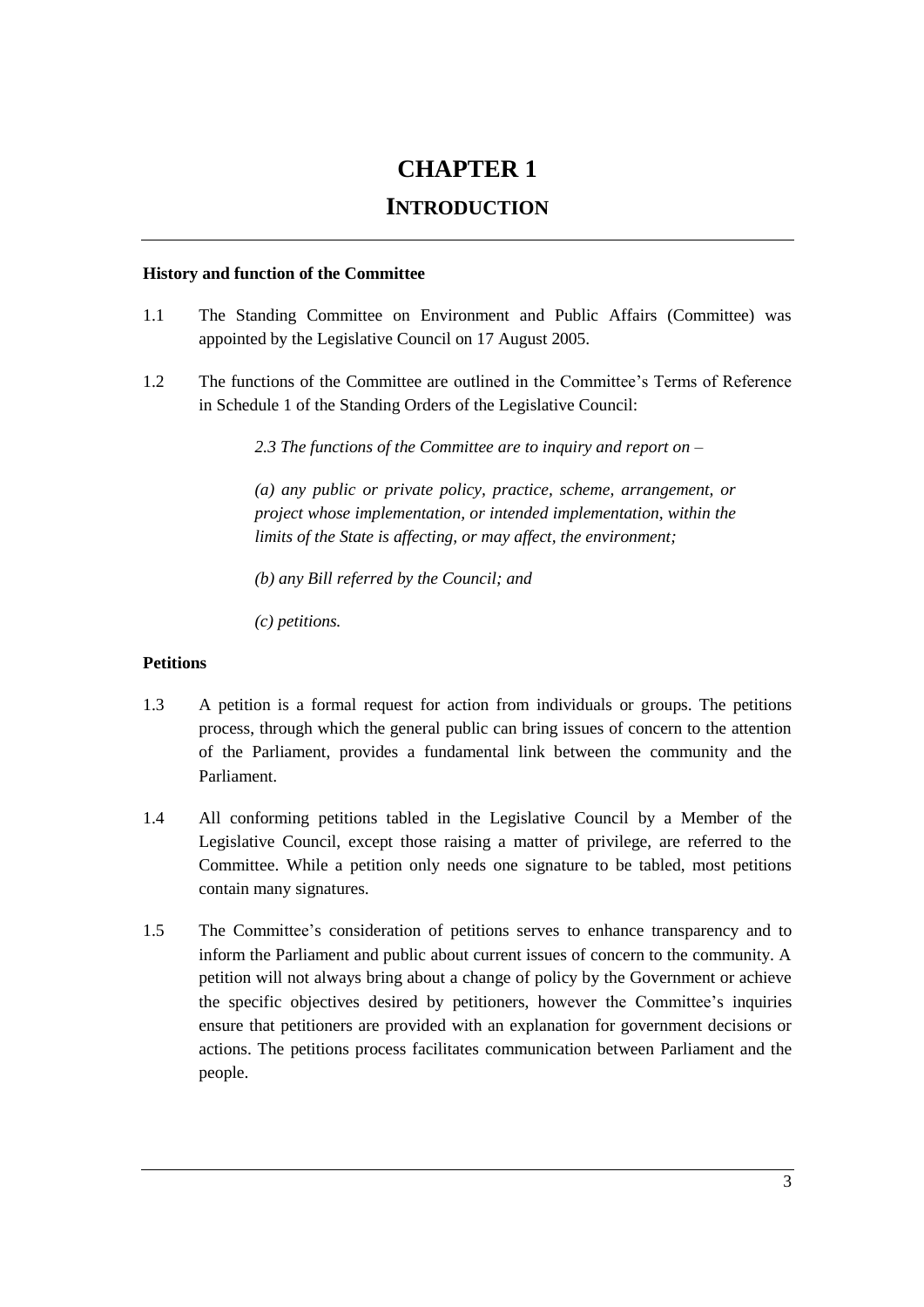#### <span id="page-7-0"></span>**Petitions process**

- 1.6 The nature and extent of inquiries relating to each petition will vary depending on the nature of the issues raised, however in most cases the Committee will request a submission from the principal petitioner and tabling Member. These submissions enable the Committee to better understand the issues involved and the action, if any, already undertaken by the petitioner to resolve the matter.
- 1.7 Once submissions are received, the Committee will usually request a response to the petition from the relevant government Minister. The Committee may also seek responses from other organisations (such as local governments) and carry out other investigations as required.
- 1.8 In many instances, the Minister's response to the petition will provide an explanation for the policy or action in question, although sometimes the Committee will need more information to clarify the issues to its satisfaction. These inquiries may take the form of further correspondence with the relevant parties or a hearing to obtain more detailed evidence. On occasion, the Committee will resolve to conduct a formal inquiry into the matter.
- 1.9 On occasion, the Committee will receive petitions that relate to a Bill that has been or is currently before the Legislative Council for debate. In this situation, the Committee has tended to the view that the petitioners' concerns have been brought to the attention of Members by tabling the petition in the Legislative Council and finalise the petition  $accordingly.<sup>1</sup> However, the Committee is able to further examine any pertinent.$ consistent with the Committee's terms of reference, if it so desires.

#### <span id="page-7-1"></span>**Overview of petitions**

1.10 This report provides an overview of the petitions considered and finalised by the Committee from 1 January 2016 to 30 September 2016 (reporting period).

#### <span id="page-7-2"></span>**Separate reports on certain petitions and inquiries**

1.11 During the reporting period, the Committee tabled a separate report in relation to Petition 59: Report 45, *Bio-Organics composting facility, Oakford*.

1

<sup>&</sup>lt;sup>1</sup> The Committee finalised petitions relating to changes to the *Local Government Act* 1995 (Petitions 26 and 33), the Mental Health Bill 2013 (Petitions 43, 47 and 48), the Aboriginal Heritage Act Amendment Bill 2014 (Petitions 76 and 80), the Taxation Legislation Amendment Bill (No. 2) 2014 (Petition 78), the Criminal Law Amendment (Home Burglary and Other Offences) Bill 2014 (Petition 84), the proposed Capital City of Perth legislation (Petition 90) on grounds that these Bills were debated in the Legislative Council.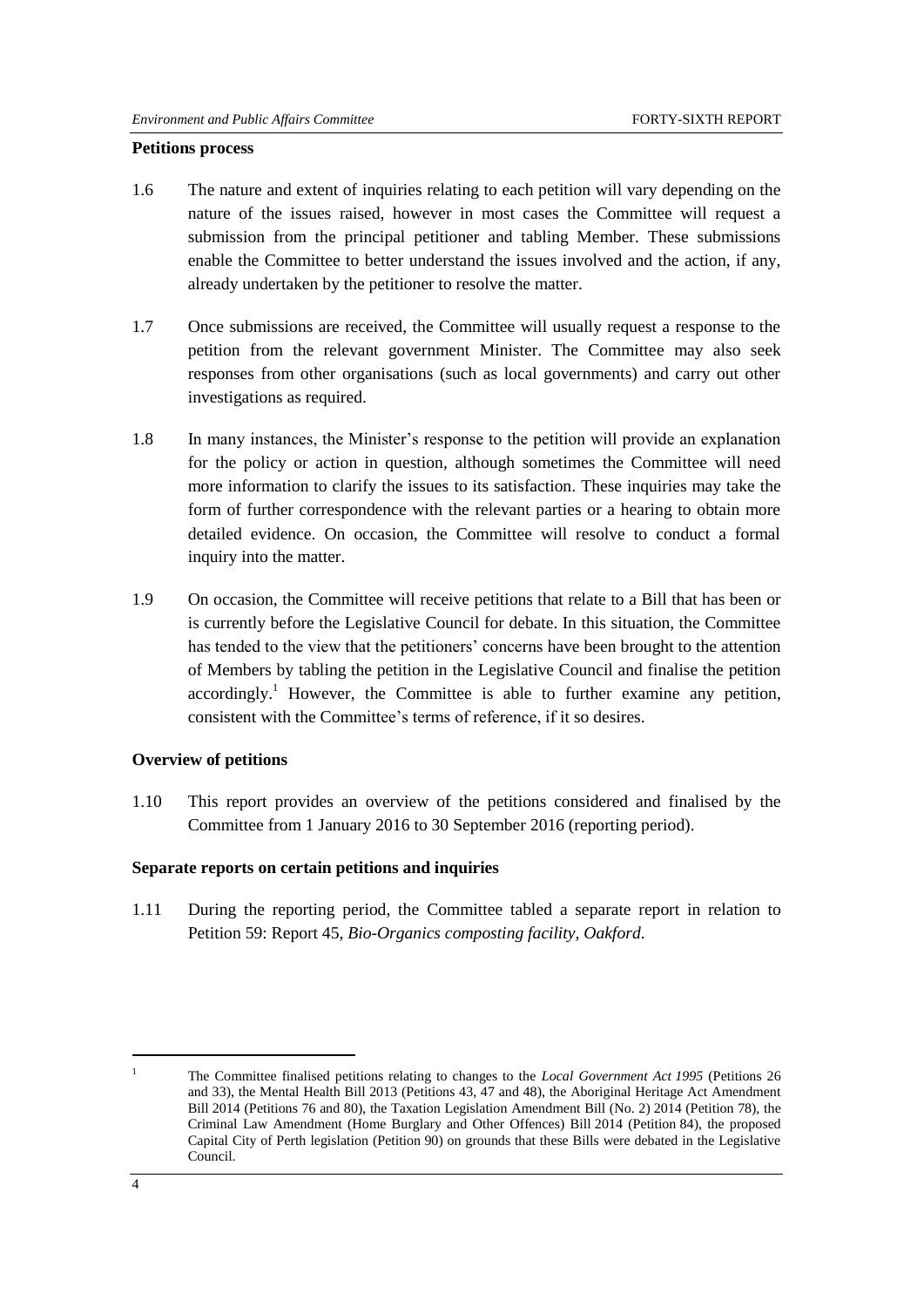#### <span id="page-8-0"></span>**Open petitions at 30 September 2016**

- 1.12 At the end of the reporting period, inquiries were continuing in relation to the 10 open petitions before the Committee. Those petitions are:
	- Petition No 123 Make Perth Fringe World Festival sustainable
	- Petition No 124 Closure of Main Street jetty to Port Hedland community
	- Petition No 126 Synergy competing with private enterprise
	- Petition No 127 Proposed telecommunications tower Bell Hill Reserve
	- Petition No 128 Destruction of sensitive wetlands in Bayswater
	- Petition No 129 Esperance Tanker Jetty
	- Petition No 130 Oppose greyhound racing
	- Petition No 131 Oppose location of liquor store in South Hedland Shopping **Centre**
	- Petition No 132 Oppose funding cuts to the Department of Child Protection and Family Support
	- Petition No 133 Culture and operations of Port Hedland and South Hedland Police Stations.
- 1.13 The Committee is continuing its inquiries into these and subsequent petitions.

#### <span id="page-8-1"></span>**Committee website**

1.14 The Committee's website at [www.parliament.wa.gov.au/env](http://www.parliament.wa.gov.au/env) is a central source of information about petitions tabled in the Legislative Council. It contains copies of public documents including the terms of each petition, submissions, government responses and transcripts of evidence. Hard copies are made available on request.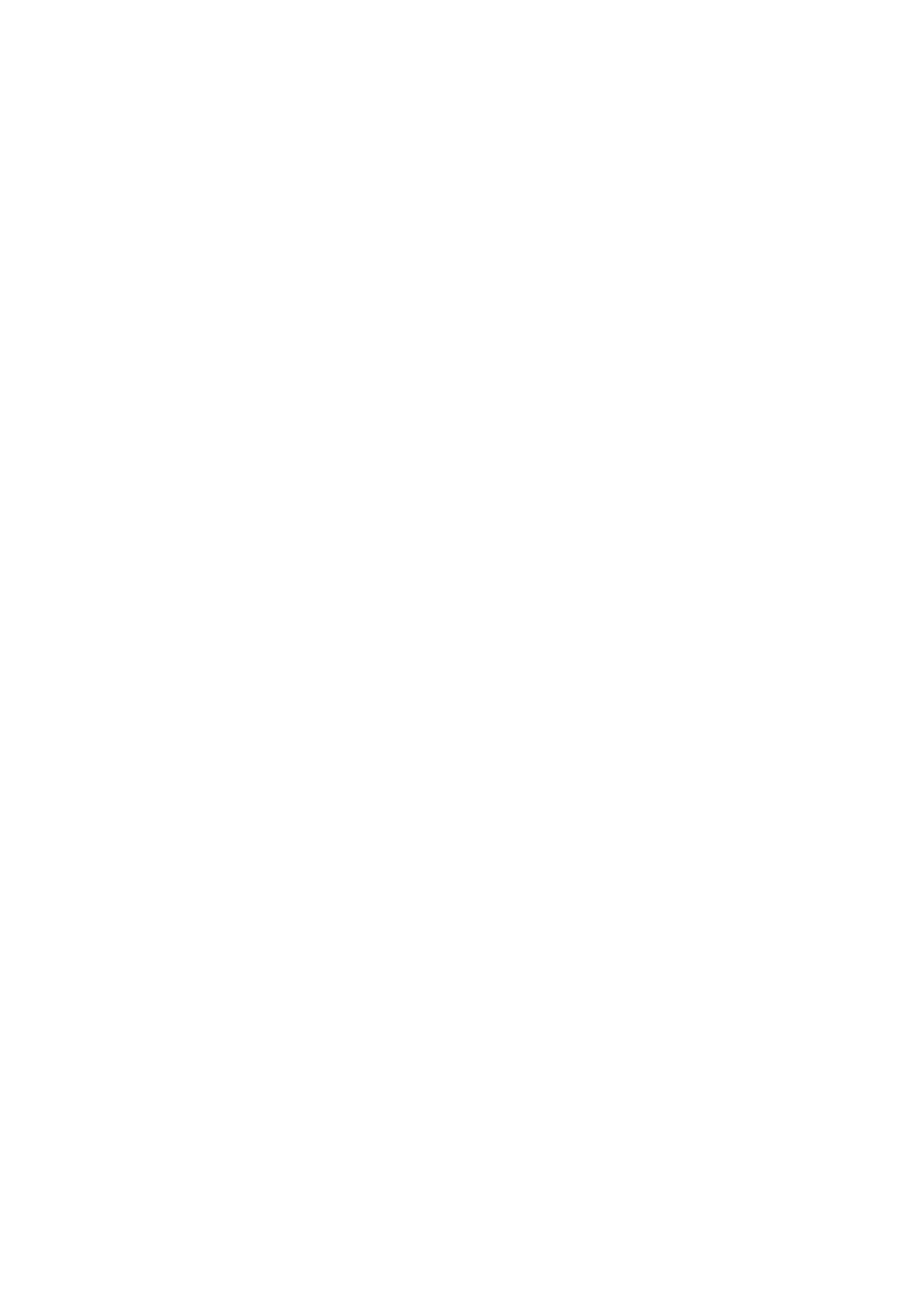# **CHAPTER 2**

# <span id="page-10-0"></span>**PETITIONS FINALISED BETWEEN JANUARY – SEPTEMBER 2016**

2.1 The Committee finalised 28 petitions between 1 January 2016 and 30 September 2016 and tabled one separate report based on a petition during this time.

### <span id="page-10-1"></span>**Petition 59 – Bio-Organics**

- 2.2 This petition was tabled by Hon Donna Faragher MLC on 16 September 2014, with 469 signatures in support.<sup>2</sup>
- 2.3 Report 45, Petition No. 59 *Bio-Organics Composting Facility, Oakford* was tabled in the Legislative Council on 15 September 2016. Refer to the Committee's report for further detail on the scope and detail of this petition.

### <span id="page-10-2"></span>**Petition 72 – Domestic violence funding**

- 2.4 This petition was tabled by Hon Alanna Clohesy MLC on 25 November 2014 and contained 627 signatures.<sup>3</sup>
- 2.5 The petitioners requested that the Legislative Council investigate the impact of not delivering a second refuge in Perth and cutting funding to the 'Safe at Home' Program on women and families in Western Australia in a domestic violence situation.
- 2.6 The Minister for Child Protection noted the government's election commitment to construct two new refuges. The Minister indicated that the government is:
	- Constructing a new family refuge in the Ellenbrook region which is expected to be completed in early 2016.<sup>4</sup>
	- Re-developing the Wooree Miya Refuge in the south-east metropolitan region. The Wooree Miya Refuge will double in capacity and will be able to accommodate ten families or ten women and up to 30 children. This re-development equates to '*an additional family and domestic violence refuge in the metropolitan area*'.<sup>5</sup>

<sup>2</sup> Tabled Paper 1860, Legislative Council, 16 September 2014.

<sup>3</sup> Tabled Paper 2305, Legislative Council, 25 November 2014.

Minister for Housing indicated that Department of Housing is building the refuge in Ellenbrook, which is funded by the Department for Child Protection and Family Support (Hon Colin Holt MLC, Minister for Housing, Letter, 26 March 2015).

<sup>&</sup>lt;sup>5</sup> Hon Helen Morton MLC, Minister for Child Protection, Letter, 17 June 2015, p 2.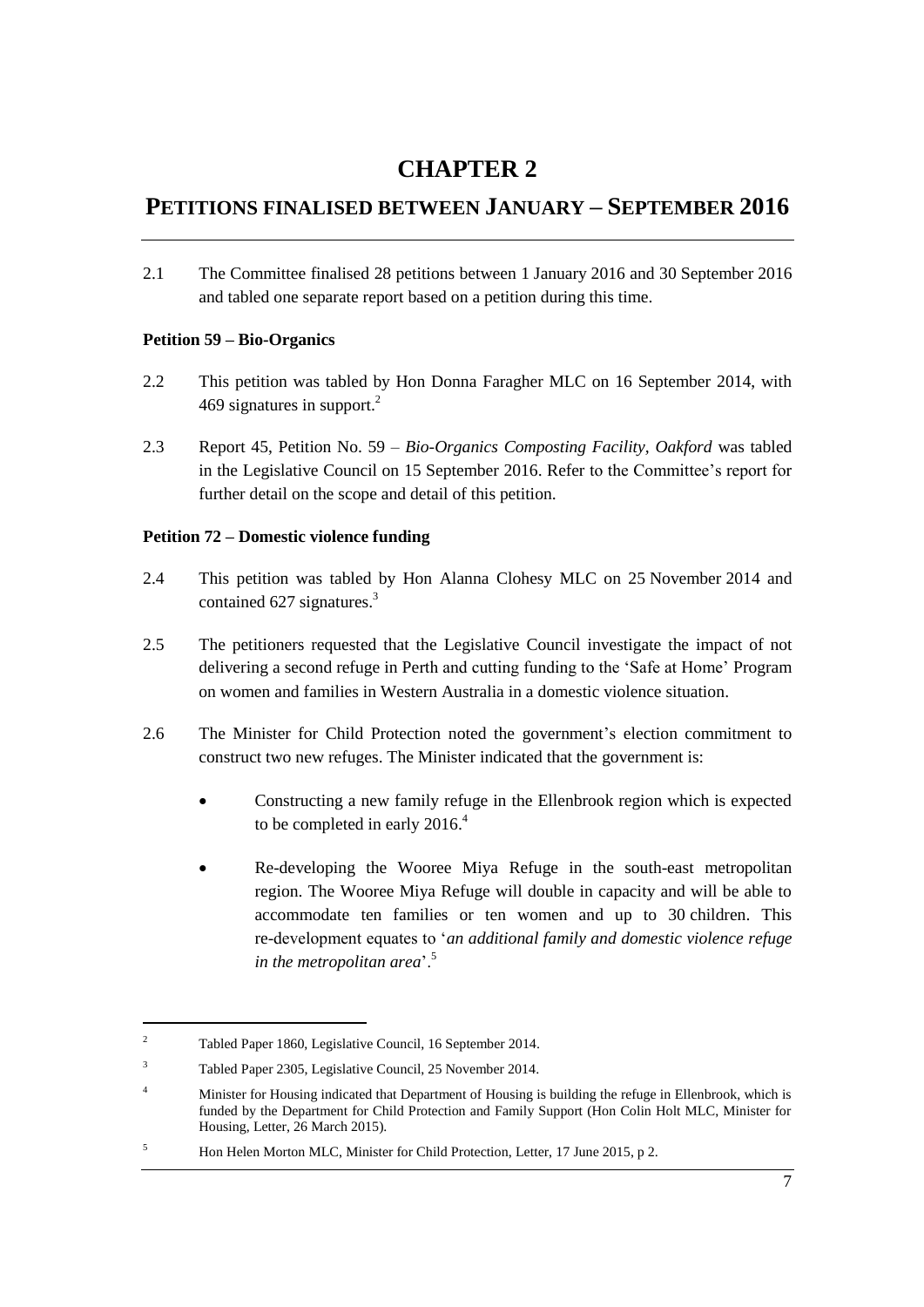- 2.7 The Minister advised that the Safe at Home Program provides '*support for women and children escaping domestic violence to remain in the family home when it is safe to do so*'.<sup>6</sup> This program is provided by the Department for Child Protection and Family Support under the auspices of the Commonwealth-State National Partnership Agreement on Homeless (NPAH).<sup>7</sup>
- 2.8 The Minister noted the Commonwealth Government's announcement on 23 March 2015 to commit \$230 million to fund the NPAH for a further two years, from 1 July 2015 to 30 June 2017. The Minister advised that the State Government is currently reviewing the Commonwealth proposal.<sup>8</sup> The Minister later advised that:

*Negotiations regarding the National Partnership Agreement on Homeless 2015-17 were finalised in June 2015. All organisations providing Safe at Home services accepted extensions to their Service Agreements which included an increase in their core funding levels*. 9

- 2.9 The Committee also received information from the Attorney General and the Minister for Housing.
	- The Attorney General advised the Committee that the government has introduced Family Violence Restraining Orders, which aim to reduce the onus on the victim to provide evidence of abuse, and is examining the policy framework on family and domestic violence laws.<sup>10</sup>
	- The Minister for Housing advised the Committee that the Department of Housing's Crisis Accommodation Program '*provides over 650 units of accommodation for homeless people, of which 38 units are family and*  domestic violence refuges<sup>'.11</sup>
- 2.10 The Committee, having considered the submissions and the responses from the Minister for Child Protection, Minister of Housing and the Attorney General, resolved to finalise this petition on 17 February 2016.

<sup>11</sup> Hon Colin Holt MLC, Minister for Housing, Letter, 26 March 2015, p 1.

1

<sup>&</sup>lt;sup>6</sup> Hon Helen Morton MLC, Minister for Child Protection, Letter, undated (received 5 May 2015), p 2.

<sup>7</sup> ibid.

<sup>8</sup> ibid.

<sup>&</sup>lt;sup>9</sup> Hon Helen Morton MLC, Minister for Child Protection, Letter, 9 September 2015, p 2.

<sup>&</sup>lt;sup>10</sup> Hon Michael Mischin MLC, Attorney General, Letter, 25 March 2015, p 1.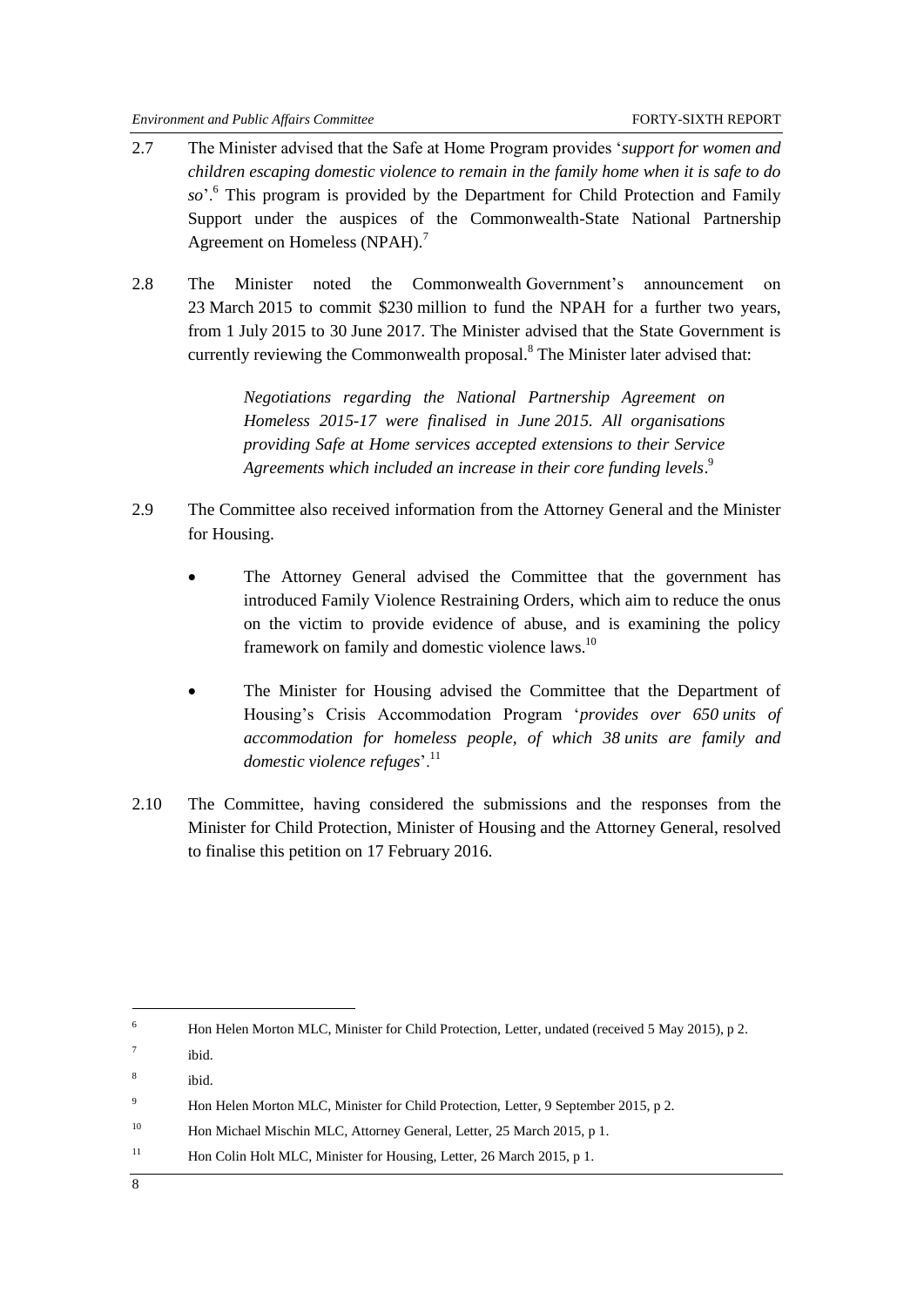#### <span id="page-12-0"></span>**Petition 96 – Serpentine Jarrahdale Shire Council**

- 2.11 This petition was tabled by Hon Robin Chapple MLC on 8 September 2015 and contained 957 signatures.<sup>12</sup> The same petition was also tabled on 11 May 2016 with three signatures.<sup>13</sup>
- 2.12 The petitioners submitted that numerous allegations had been made by members of the public against the Serpentine Jarrahdale Shire, none of which had been addressed. The petitioners requested that the Legislative Council recommend and initiate a full judicial inquiry into the affairs of the Serpentine Jarrahdale Shire Council so as to arrive at a definite conclusion to these allegations.
- 2.13 The Minister for Local Government advised the Committee that he was '*aware of a number of concerns that involve governance at the Shire and with the Acting Chief Executive Officer and Shire President*'.<sup>14</sup> Accordingly, the Department of Local Government and Communities is monitoring the Shire's Council meetings and aspects of its operations.
- 2.14 However, the Minister also advised that the department was unaware of the specific matters raised in the petitioner's submission $15$  and encouraged the petitioner to raise those matters with the department directly. The Minister indicated that the department would investigate accordingly.<sup>16</sup>
- 2.15 The Committee encouraged the principal petitioner to '*liaise with the Minister's department and provide the department with the details of the matters raised in…*  [the] *submission and any accompanying evidence'*. 17
- 2.16 The Committee, having considered the submissions, and the responses from the Minister of Local Government and the Shire of Serpentine-Jarrahdale, resolved to conclude its inquiries into this matter and finalise this petition on 17 February 2015.

#### <span id="page-12-1"></span>**Petition 98 – Remand Facility for Women**

 $\overline{\phantom{a}}$ 

2.17 Hon Lynn MacLaren MLC tabled this petition on 9 September 2015.<sup>18</sup> The petition contained 399 signatures.

<sup>12</sup> Tabled Paper 3222, Legislative Council, 8 September 2015.

<sup>13</sup> Tabled Paper 4077, Legislative Council, 11 May 2016.

<sup>&</sup>lt;sup>14</sup> Hon Tony Simpson MLA, Minister for Local Government, Letter, 10 November 2015, p 1.

<sup>&</sup>lt;sup>15</sup> The principal petitioner raised concerns about several planning-related decisions made by the Shire of Serpentine-Jarrahdale and the proposed Byford Bowling Club relocation. (Mr Steven Lenz, Letter, undated, received 16 October 2015).

<sup>&</sup>lt;sup>16</sup> Hon Tony Simpson MLA, Minister for Local Government, Letter, 10 November 2015, p 1.

<sup>17</sup> Hon Simon O'Brien MLC, Chairman, Legislative Council Standing Committee on Environment and Public Affairs, Letter, 17 June 2016.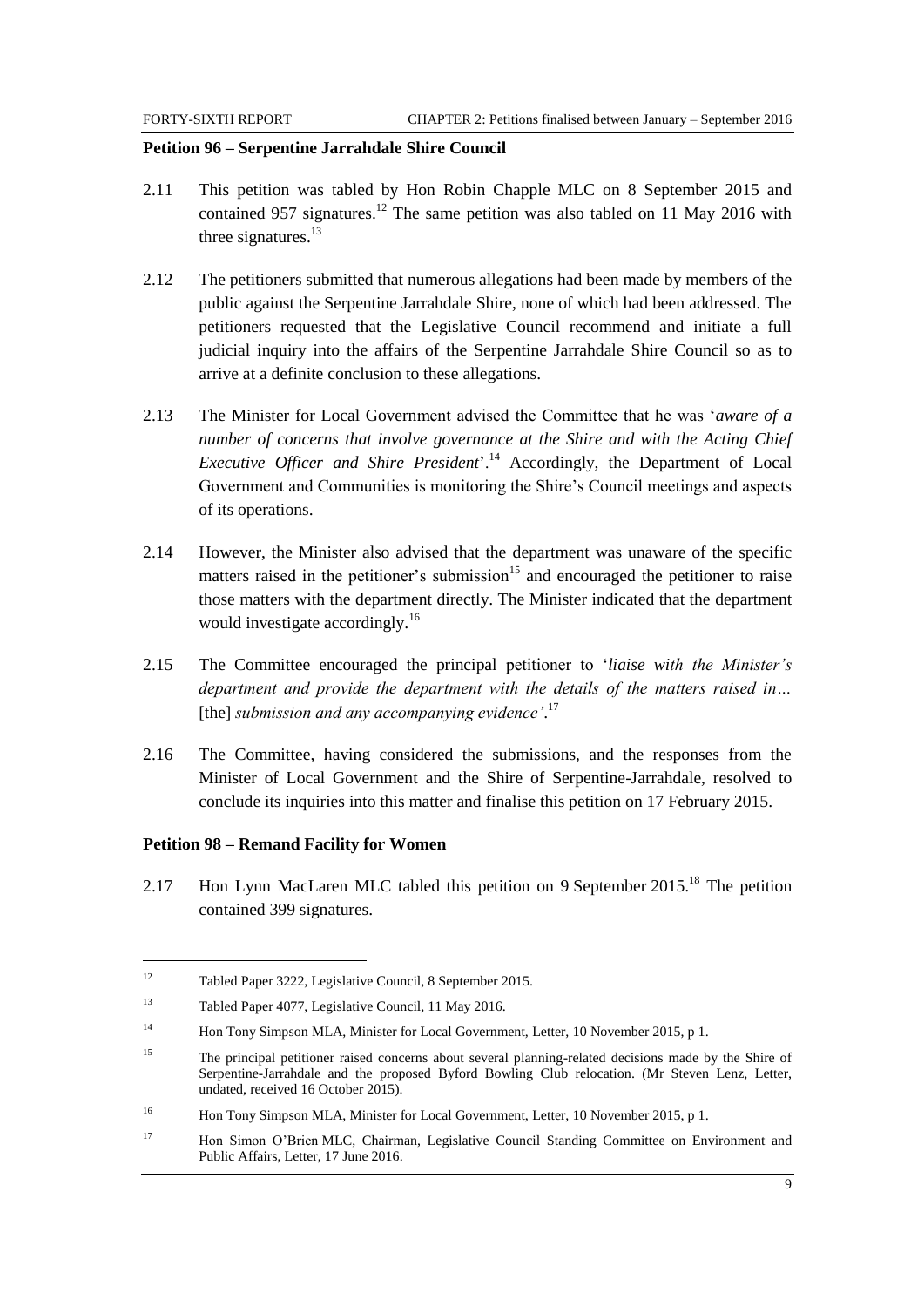- 2.18 The petitioners opposed the decision to convert part of Hakea Prison into a women's remand facility and recommended the associated funding (\$20 million) be used to fund bail and legal services for women.
- 2.19 The Attorney General advised that:

*The decision to grant or refuse bail is made in the first instance by an authorised officer, a Justice of the Peace, a magistrate or a judge. If bail is refused or cannot be met by the accused, the accused is transferred to a custodial facility of remand.*<sup>19</sup>

- 2.20 The Minister for Corrective Services advised that the concerns raised by the petitioners about bail and legal services for women would be addressed by the new Women's Remand and Reintegration Facility (facility). The facility is expected to contain '*a confidential visits area, up to date legal resources and greater services for women on remand*'.<sup>20</sup> The Minister also advised that the new facility would '*relieve the population pressure at Bandyup Women's Prison and allow for…improved mental health services, and the refurbishment of older accommodation and facilities*<sup>'.21</sup>
- 2.21 The Committee sought to obtain further information from the Attorney General, the Minister for Corrective Services and the Chief Magistrate of the Magistrates Court on the number of female offenders who were refused bail and placed in remand due to being unable to satisfy bail conditions, pay fines or attend court. The Chief Magistrate advised the Court '*does not maintain statistics which would indicate why a female offender is refused bail*'.<sup>22</sup> Further, the Chief Magistrate indicated that '*no offenders are refused bail as a result of a failure to pay fines…*[as] *those who are required to serve terms of imprisonment as a result of unpaid fines are not brought to Court and have no opportunity to have bail considered*'.<sup>23</sup>
- 2.22 The Committee, having considered all the information received, resolved on 17 August 2016 not to conduct any further inquiries and to finalise its consideration of the petition.

 $21$  ibid.

<sup>23</sup> ibid.

1

<sup>18</sup> Tabled Paper 3242, Legislative Council, 9 September 2015.

<sup>19</sup> Hon Michael Mischin MLC, Attorney General, Letter, 13 November 2015.

<sup>&</sup>lt;sup>20</sup> Hon Joe Francis MLA, Minister for Corrective Services, Letter, 17 November 2015.

<sup>&</sup>lt;sup>22</sup> Mr Steven Heath, Chief Magistrate, Magistrates Court of Western Australia, Letter, 4 July 2016.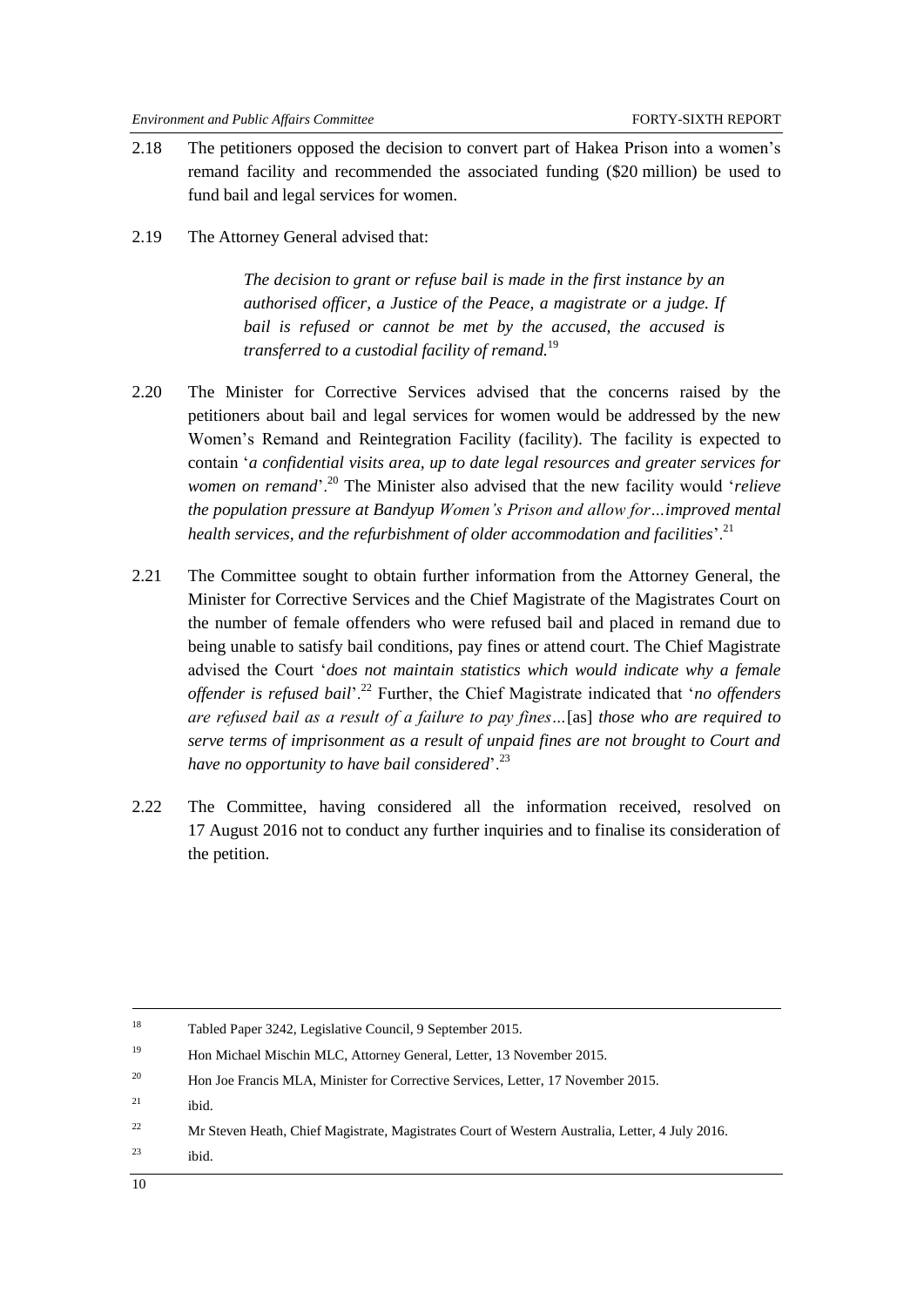#### <span id="page-14-0"></span>**Petition 100 – Totalisator Agency Board**

- 2.23 This petition with 41 signatures was tabled on 15 October 2015 by Hon Robyn McSweeney MLC.<sup>24</sup>
- 2.24 The petitioners expressed their view that the Totalisator Agency Board (TAB) is a vital component of, and contributor to, all three codes of racing in Western Australia and that the sale of the TAB, in any form, will be to the ongoing detriment of the racing industry. They requested the Legislative Council to ensure that any sale of the TAB does not proceed.
- 2.25 The Treasurer acknowledged that:

*The State Government is well aware of the related concerns of some areas of the racing industry and is consequently undertaking a consultation phase—with a strong focus on the racing industry before determining whether to proceed to a sales process.* 25

- 2.26 The Minister for Racing and Gaming advised that he has undertaken consultation with many different stakeholders in the racing industry and that no decision has been made on the sale of the TAB at this stage and no timeframe has been set for any sale.<sup>26</sup>
- 2.27 The Minister highlighted the competitive environment in which the Western Australian TAB operates, stating:

*The WA TAB operates in a highly competitive wagering market. All other States and Territories have sold their wagering businesses. These are now run by large wagering businesses Tabcorp Holdings Limited (Tabcorp) and Tatts Group Limited (Tatts). According to data from lbisworld, Tabcorp has a total market share of 46.4% of the Australian wagering market while Tatts hold 19.2%. This same data shows the WA TAB has a 5.2% share highlighting the significant gap in scale between the WA TAB and its much larger competitors.*<sup>27</sup>

2.28 The Minister advised that any sale of the TAB '*will require an analysis of the potential opportunities and risks to the racing industry and the State*.'<sup>28</sup> These

<sup>27</sup> ibid.

l

 $28$  ibid, p 2.

<sup>24</sup> Tabled Paper 3514, Legislative Council, 15 October 2015.

<sup>25</sup> Hon Dr Mike Nahan MLA, Treasurer, Letter, 12 January 2016, p 1.

<sup>&</sup>lt;sup>26</sup> Hon Colin Holt MLC, Minister for Racing and Gaming, Letter, 29 December 2015, p 1.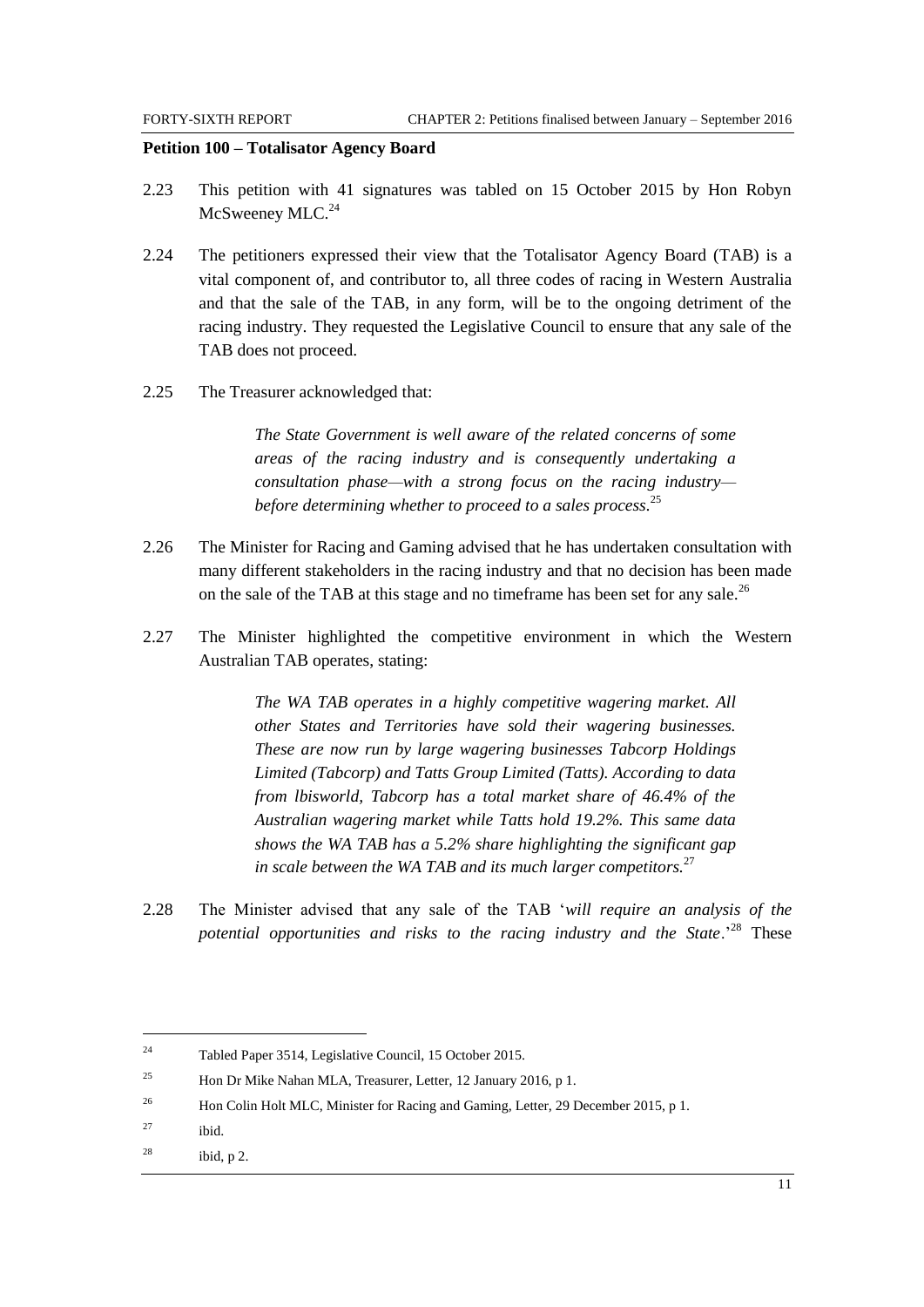opportunities and risks to the racing industry and State are currently being investigated by an industry group who are to provide a report to the government.<sup>29</sup>

2.29 The Committee finalised the petition on 17 February 2016 and provided copies of the responses from the Treasurer and Minister for Racing and Gaming to the principal petitioner and tabling Member.

#### <span id="page-15-0"></span>**Petition 101 – Sunday community markets Canning Vale**

- 2.30 This petition, tabled by Hon Kate Doust MLC on 17 November 2015, contained 201 signatures and requested that the Legislative Council support the maintenance of the Sunday community markets at Canning Vale in the event that the Perth Market in Canning Vale is sold.<sup>30</sup>
- 2.31 The Committee did not receive a submission from the principal petitioner within the stipulated timeframe and resolved to finalise the petition on 17 February 2016.

#### <span id="page-15-1"></span>**Petition 102 – Aged care facilities**

- 2.32 This petition with 169 signatures was tabled by Hon Alanna Clohesy MLC on 24 November 2015 $31$
- 2.33 The petitioners requested that the Legislative Council support aged care facilities in the City of Swan. Specifically, the petitioners requested that the Legislative Council call upon the State Government to work with the aged care sector to encourage them to inspect the soon-to-be-decommissioned Swan Districts Hospital to determine if it would be commercially viable to purchase part of the site and convert the existing buildings on that part, to produce a much-needed social dividend for the district in the form of a new Regional Residential Aged Care Facility.
- 2.34 The principal petitioner was concerned about the lack of aged care facilities in the City of Swan:

*From the results of the research we and the City of Swan have undertaken, we have established that there are currently seven (7) residential aged care facilities in the City of Swan with a total of 587 places. Our research shows that all of those places are currently full and that there are clients registered at each of those facilities waiting for beds to become available.*<sup>32</sup>

<sup>&</sup>lt;sup>29</sup> Hon Colin Holt MLC, Minister for Racing and Gaming, Letter, 29 December 2015, p 2.

<sup>30</sup> Tabled Paper 3607, Legislative Council, 17 November 2015.

<sup>31</sup> Tabled Paper 3645, Legislative Council, 24 November 2015.

<sup>32</sup> Submission from Mr Ron Carey, principal petitioner, 9 December 2016, p 1.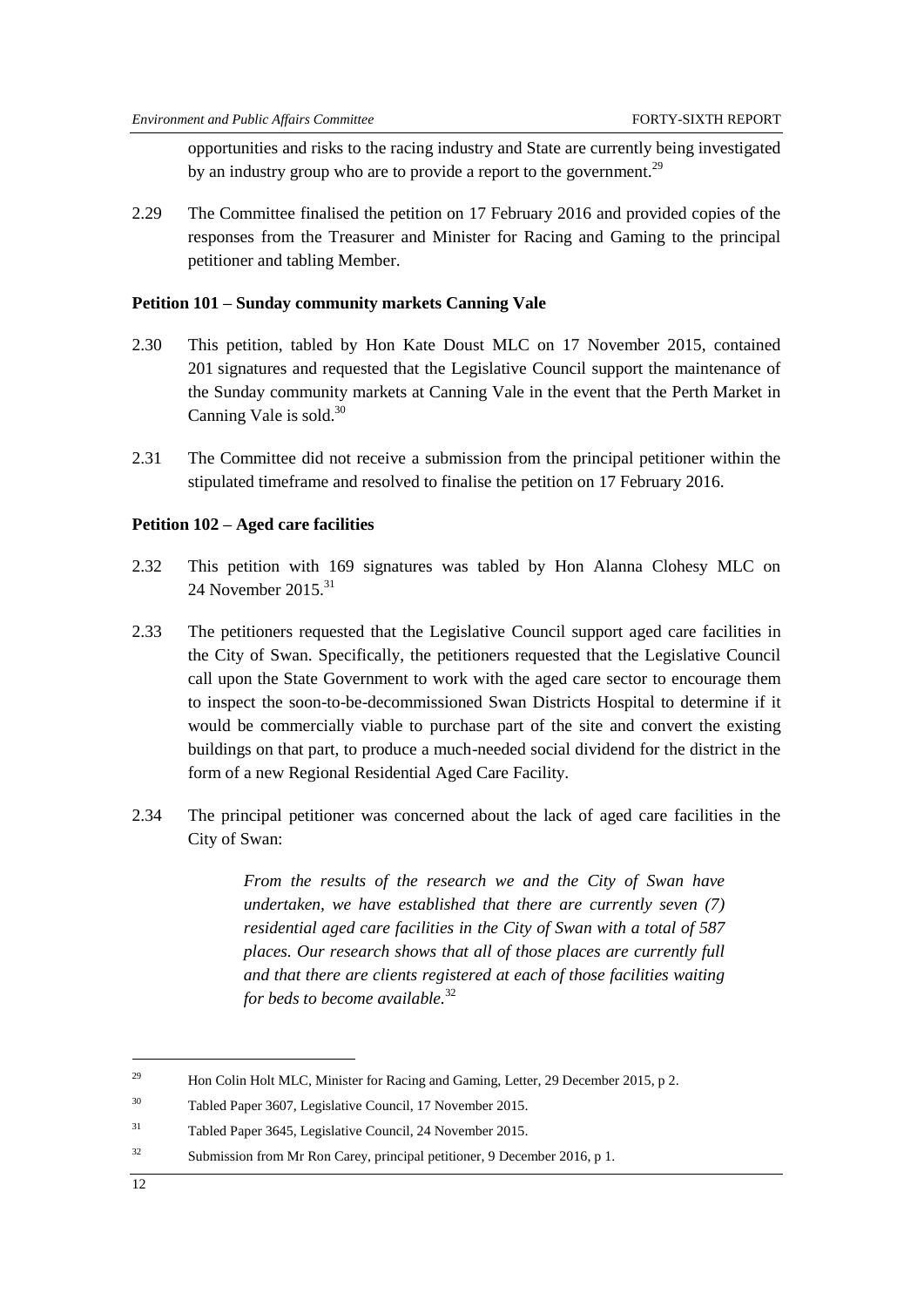2.35 Future needs for aged care facilities were also a concern:

*The 587 aged care places available in the City of Swan are not sufficient to meet the needs of the current population which stands at approximately 112,000. With the population predicted to double in the City of Swan to 230,000 by the year 2031, it has been estimated that a further 1,050 new beds will be needed in that locality (by that year) to keep pace with demand.*<sup>33</sup>

- 2.36 The City of Swan expressed its support for the intent of the petition. It advised that the former Swan Districts Hospital site has, in part at least, been identified by the City as ideally suited for ageing accommodation.<sup>34</sup>
- 2.37 The Minister for Housing advised that the State Government is developing a whole of government Seniors' Housing Strategy under the *Affordable Housing Strategy Aiming Higher Action Plan 2015 - 2020*. As residential aged care is a Commonwealth responsibility it is not specifically addressed in the Seniors' Housing Strategy. However the Minister advised that it will consider the co-location of seniors independent living units with services and amenities, including residential aged care facilities<sup>35</sup>
- 2.38 The Minister for Planning advised the Committee that the Swan Districts Hospital site is surplus to government requirements and is currently being prepared for disposal as part of the Land Asset Sale Program by the Department of Lands through LandCorp. As part of this process, a number of industry groups were approached, including aged care providers, with many showing interest in the site.<sup>36</sup>
- 2.39 The Minister also advised that LandCorp has sought expressions of interest from proponents to master plan a development at the site, which may include the re-use of all, part or none of the existing buildings. The expressions of interest period has closed, and LandCorp are now considering expressions of interest received prior to selecting a proponent to undertake the redevelopment of the site. $37$
- 2.40 Having considered all the information received and given that the process to develop the site is currently in progress, the Committee concluded its inquiries into the petition on 22 June 2016 and resolved to finalise the petition on that date.

<sup>37</sup> ibid.

<sup>33</sup> Submission from Mr Ron Carey, principal petitioner, 9 December 2016, p 2.

<sup>&</sup>lt;sup>34</sup> Mr Mike Foley, Chief Executive Officer, City of Swan, Letter, 26 February 2016, p 1.

<sup>35</sup> Hon Colin Holt MLC, Minister for Housing, Letter, 22 March 2016, p 1.

<sup>36</sup> Hon Donna Faragher MLC, Minister for Planning, Letter, 2 June 2016, p 1.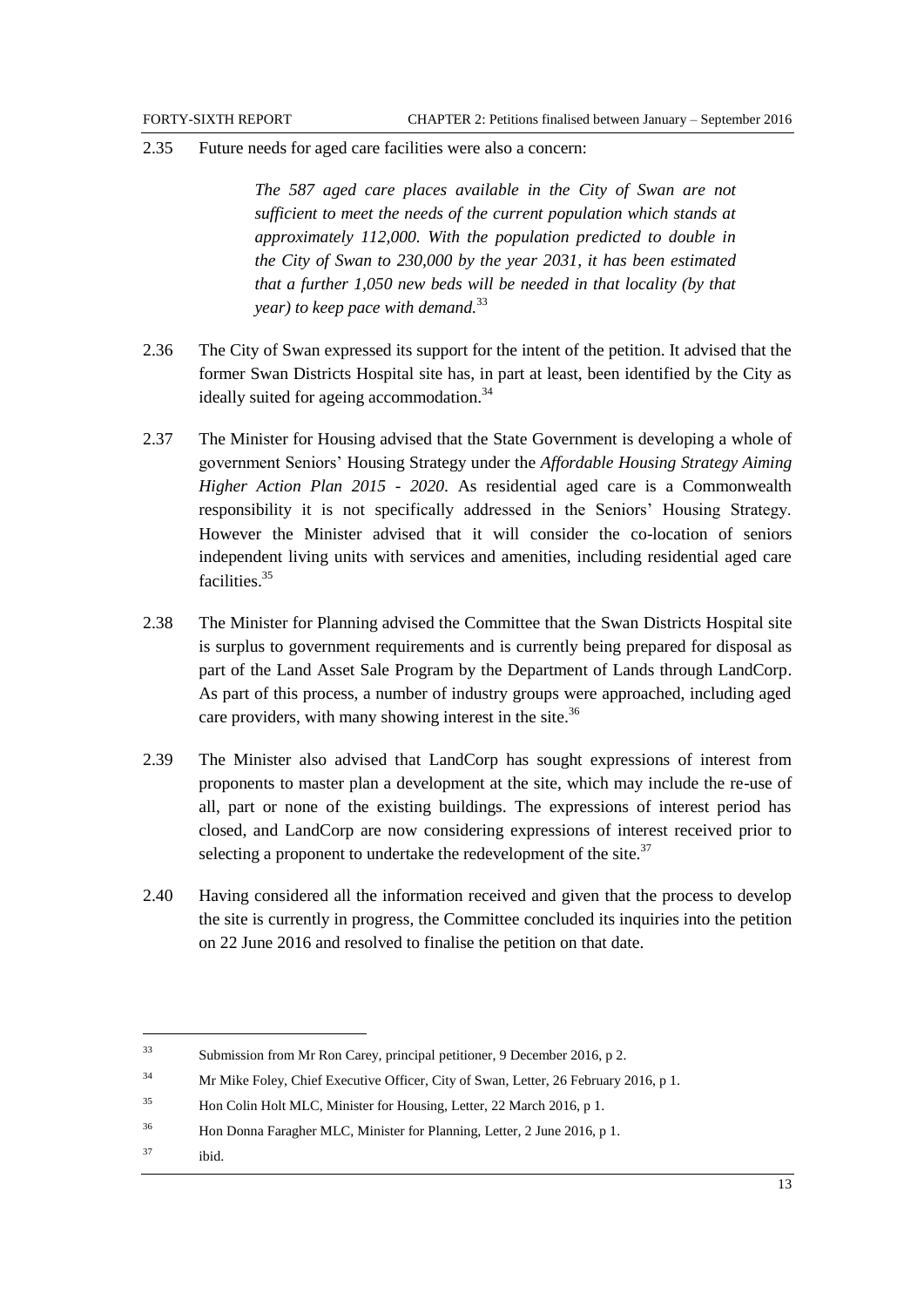#### <span id="page-17-0"></span>**Petition 103 – Privatisation of Western Australian ports**

- 2.41 This petition was tabled by Hon Paul Brown MLC on 25 November 2015 with 24 signatures of support.<sup>38</sup>
- 2.42 The petitioners opposed the privatisation of Western Australian ports unless appropriate safeguards were legislated to guarantee the provision of efficient and cost effective port access for the movement of agricultural exports and inputs.
- 2.43 The petitioners called upon the Legislative Council to direct the Premier and Minister for Transport to develop and implement a long term plan to support the financial and freight infrastructure requirements of a modern and efficient agricultural industry prior to agreeing to any proposals regarding the privatisation of ports.
- 2.44 The Committee resolved to finalise the petition on 17 February 2016 as it had not received a submission from the principal petitioner within the stipulated timeframe.

#### <span id="page-17-1"></span>**Petition 104 – Rail freight network**

- 2.45 This petition with 25 signatures was tabled by Hon Darren West MLC on 26 November 2015<sup>39</sup>
- 2.46 The petition requested an urgent review into the transport needs for the agricultural industry, with particular reference to the Western Australian rail freight network.
- 2.47 The Committee did not receive a submission from the principal petitioner within the stipulated timeframe and the petition was finalised on 17 February 2016.

#### <span id="page-17-2"></span>**Petition 105 – Esperance Hospital support services**

- 2.48 This petition was tabled by Hon Dave Grills MLC on 1 December 2015 and had 81 signatures in support.<sup>40</sup>
- 2.49 The petitioners expressed their support for a drug and alcohol detoxification facility and increased support services to reduce the severity of drug and alcohol harm in their community.
- 2.50 The petitioners requested that the Legislative Council recommend supporting the establishment of a detoxification unit at the Esperance Hospital, on call acute mental health services at the Esperance Hospital and increased drug and alcohol counseling services in the community.

1

<sup>38</sup> Tabled Paper 3653, Legislative Council, 25 November 2015.

<sup>39</sup> Tabled Paper 3666, Legislative Council, 26 November 2015.

<sup>40</sup> Tabled Paper 3677, Legislative Council, 1 December 2015.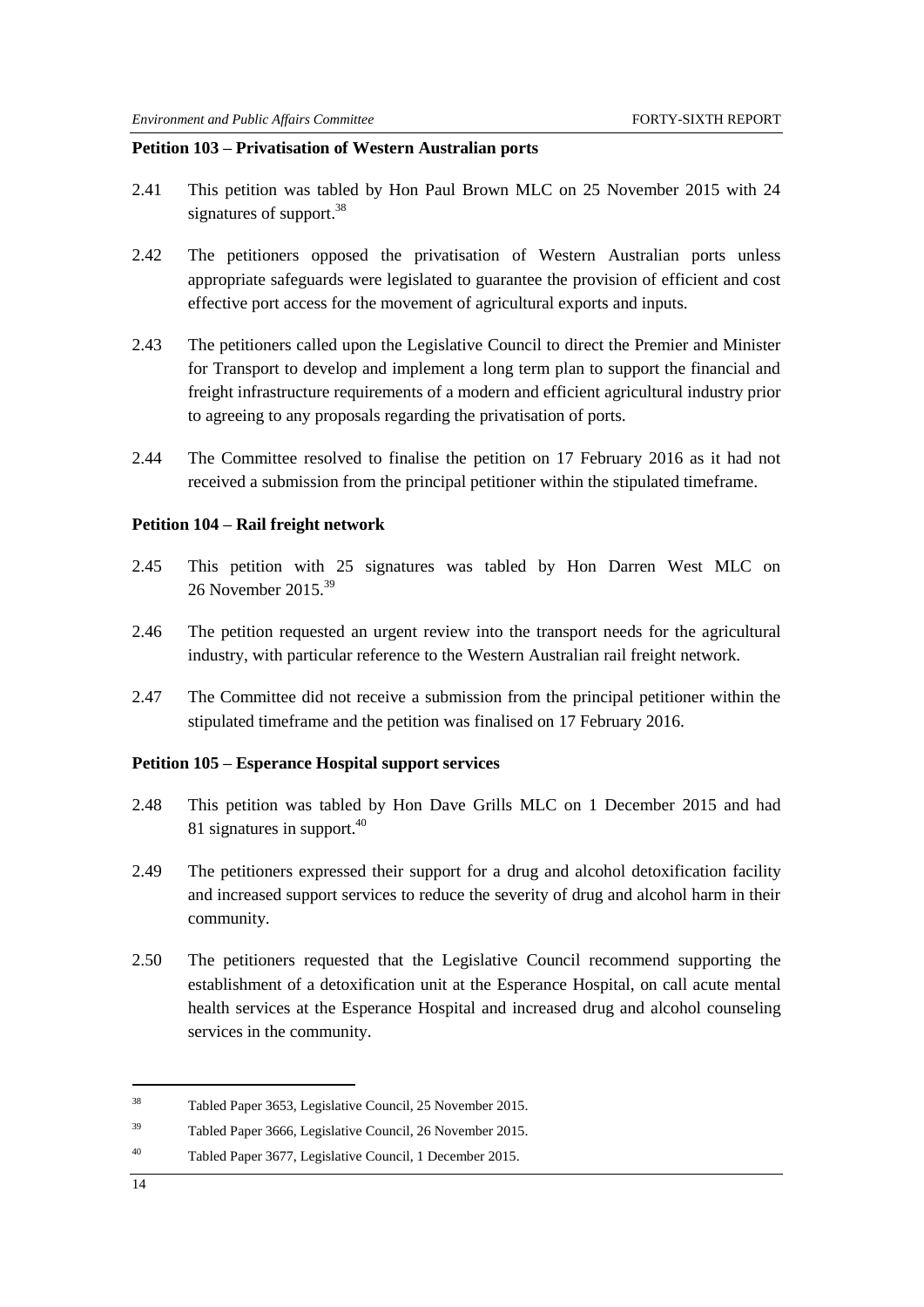- 2.51 The Committee wrote to the Minister for Mental Health, the Minister for Police, the Minister for Regional Development, the Minister for Housing and St John Ambulance Western Australia seeking their comment on the petition.
- 2.52 The Minister for Health advised that: $41$ 
	- Esperance Hospital has the capacity to safely manage alcohol and drug detoxes and has been doing so.
	- Working in partnership with the Community Drug and Alcohol Team, the Community Mental health team and HOPE Community Services, Esperance Hospital has set up a multi-disciplinary team to ensure that all patients who need an inpatient detox as part of their recovery obtain one in a timely manner before transferring them on to rehabilitation.
	- Esperance Hospital has the capacity, within its current resources, to continue managing inpatient detox when this is a necessary component of a patient's recovery plan.
	- There is no immediate or foreseeable need for a separate dedicated specialist inpatient detox unit.
- 2.53 Through the 2016-17 budget process, the State Government has committed an additional \$14.9 million over the next two years for the Mental Health Commission to respond to methamphetamine use, which includes:<sup>42</sup>
	- Expansion of existing prevention initiatives to prevent methamphetamine use.
	- Provision of additional training and support for frontline workers.
	- Additional community-based prevention and treatment services delivered through the state-wide network of Community Alcohol and Drug Services.
	- Expansion of existing low medical withdrawal and residential rehabilitation beds at existing residential rehabilitation service providers.
	- Increased specialist support services in emergency departments to provide information, support and referral options to individuals, family members and hospital staff.
	- A pilot specialist amphetamine clinic to provide assessment and treatment for methamphetamine users at the Next Step Drug and Alcohol Service.

 $\overline{\phantom{a}}$ 

<sup>&</sup>lt;sup>41</sup> Hon John Day MLA, Minister for Health, Letter, 23 June 2016, pp 1-2.

<sup>42</sup> Hon Andrea Mitchell MLA, Minister for Mental Health, Letter, 15 June 2016, p 1.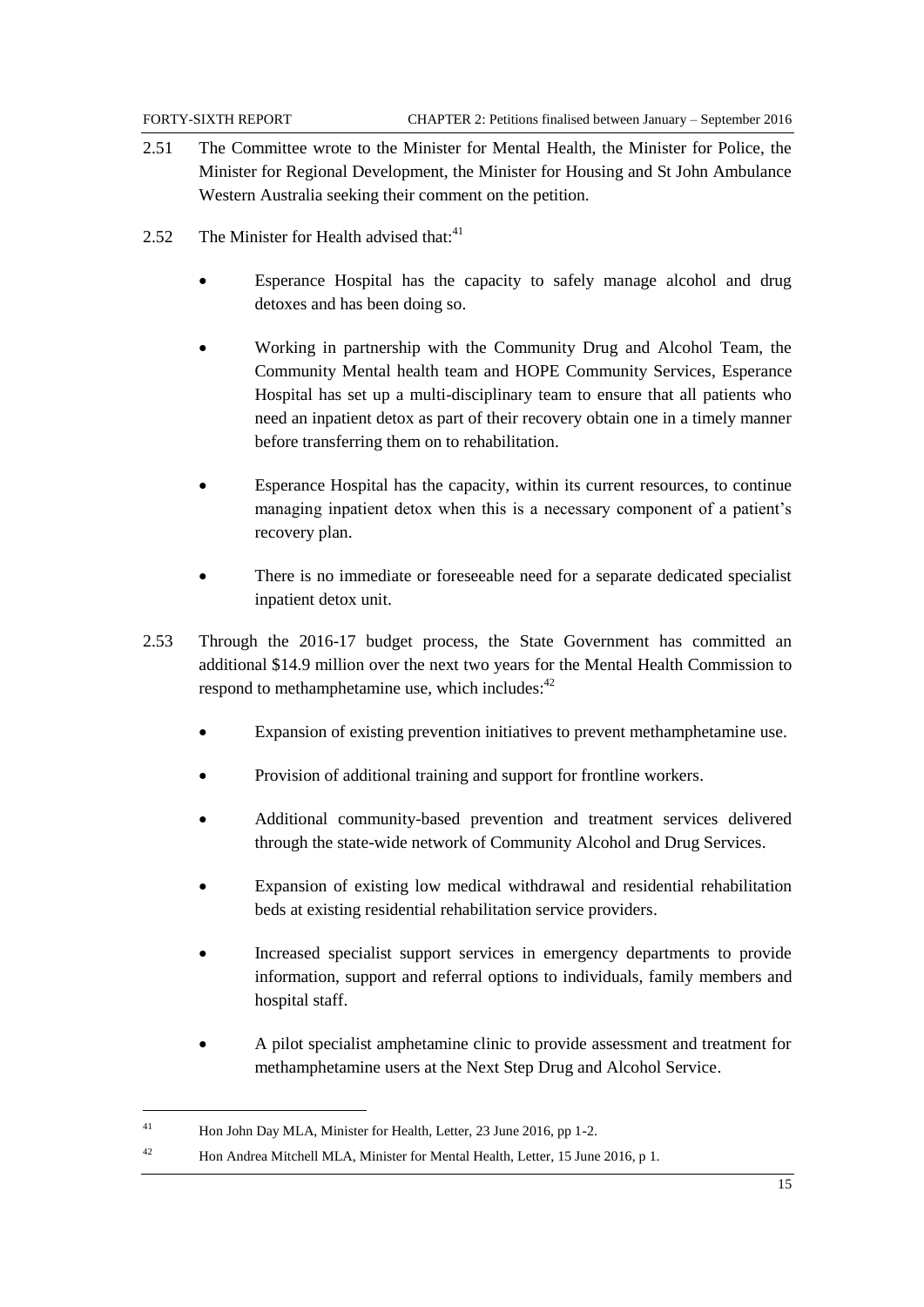- Establishment of a State Ice Helpline to provide specialist information, support and referral for individuals and families affected by methamphetamine use.
- 2.54 The Committee notes that the Goldfields Rehabilitation Services will receive \$2.78 million funding from the State Government's Royalties for Regions program for a drug and alcohol detoxification and rehabilitation program and the refurbishment of the existing facility and the construction of a new building in Kalgoorlie-Boulder.<sup>43</sup>
- 2.55 Having considered all the information received, and having brought the matters raised in the petition to the attention of all the relevant authorities, the Committee resolved on 17 August 2016 not to conduct any further inquiries and to finalise its consideration of the petition.

#### <span id="page-19-0"></span>**Petition 106 – Kings Park status**

- 2.56 This petition was tabled by Hon Simon O'Brien MLC on 1 December 2015 and contained 20 signatures.<sup>44</sup> The same petition was also tabled on 23 February 2016 and contained 167 signatures. $45$
- 2.57 The petitioners requested that the Legislative Council oppose incorporating Kings Park into part of the proposed City of Perth district.
- 2.58 The petitioners expressed concern that incorporating Kings Park into the City of Perth would remove its national and state-wide status by making it no more than a city park. They were also concerned that it would lay Kings Park open to the encroachment of development for other purposes.
- 2.59 The second reading of the City of Perth Bill 2015 occurred in the Legislative Council on 24 November 2015, and at the time the petition was tabled and referred to the Committee the Bill was still before the Parliament.
- 2.60 Given that Members would have the opportunity to consider the issues raised in the petition when the City of Perth Bill 2015 was further debated in the Legislative Council, the Committee resolved on 17 February 2016 not to conduct any further inquiries and to finalise the petition. The principal petitioner's submission expanding on the issues raised in the petition were posted on the Committee's website to inform debate on the City of Perth Bill 2015.

<sup>43</sup> http://www.gedc.wa.gov.au/News-and-publications/News/Goldfields-to-Benefit-from-\$20-58-Million-Investme.aspx, Viewed 17 August 2016.

<sup>44</sup> Tabled Paper 3678, Legislative Council, 1 December 2015.

<sup>45</sup> Tabled Paper 3850, Legislative Council, 23 February 2016.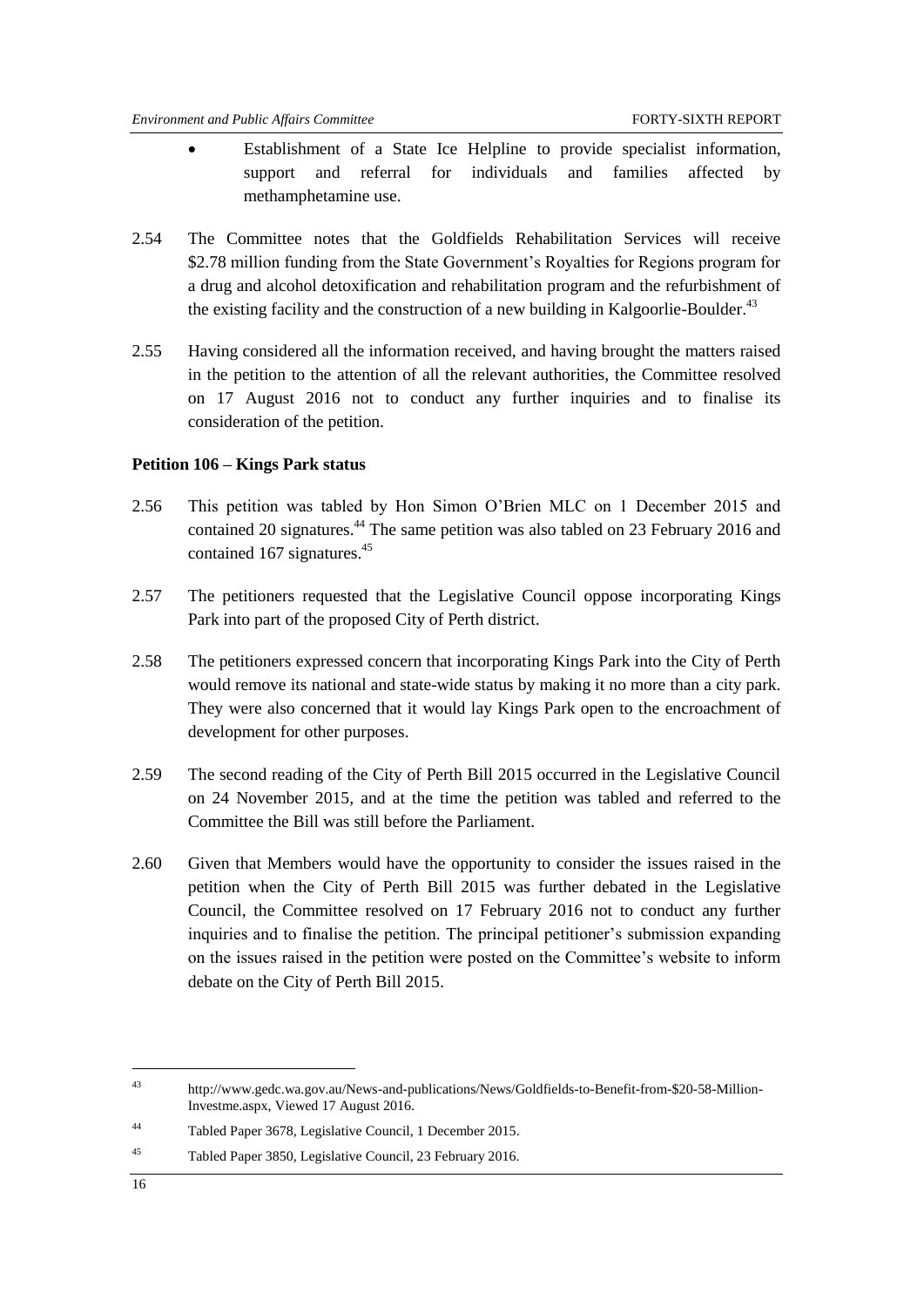#### <span id="page-20-0"></span>**Petition 107 – Religious schools discrimination**

- 2.61 This petition with seven signatures was tabled by Hon Stephen Dawson MLC on 3 December 2015.<sup>46</sup>
- 2.62 The petitioners expressed their opposition to religious schools being able to discriminate against students or their parents on the basis of sexuality or gender history.
- 2.63 The petitioners requested that the Legislative Council remove the loophole in section 73 of the *Equal Opportunity Act (1984)* (EO Act) that allows religious schools to discriminate on the basis of sexuality and gender history.
- 2.64 Section 73 of the EO Act provides that an educational institution in Western Australia that is conducted in accordance with the doctrines and teachings of a particular religion may discriminate in good faith against a person in the areas of employment and in the provision of education and training, on one or more of the grounds of discrimination under the EO Act, in order to avoid injury to the religious susceptibilities of adherents of that religion.
- 2.65 The principal petitioner submitted that:

*Having free reign to openly discriminate against someone on the basis of their sexuality or gender history/identity sends an explicit message that lesbian, gay, bisexual, transgender and intersex (LGBTI) people are not equal, that they are 'wrong', that they should be excluded and feared. To legally sanction such discrimination and promote feelings of shame – particularly in a school environment where all students and families should feel safe and included – impacts on the entire community.*<sup>47</sup>

- 2.66 Options proposed by the petitioners for amending the EO Act to remove the exemption were: 48
	- Remove section 73 of the EO Act entirely.
	- Insert '*sexuality or gender history*' into section 73(3) after '*other than the grounds of race, impairment or age*'.
- 2.67 The Committee sought comment from the Minister for Education and the Attorney General.

 $^{48}$  ibid, p 2.

<sup>46</sup> Tabled Paper 3715, Legislative Council, 3 December 2015.

<sup>47</sup> Submission from Ms Beth Cole, principal petitioner, 3 January 2016, p 1.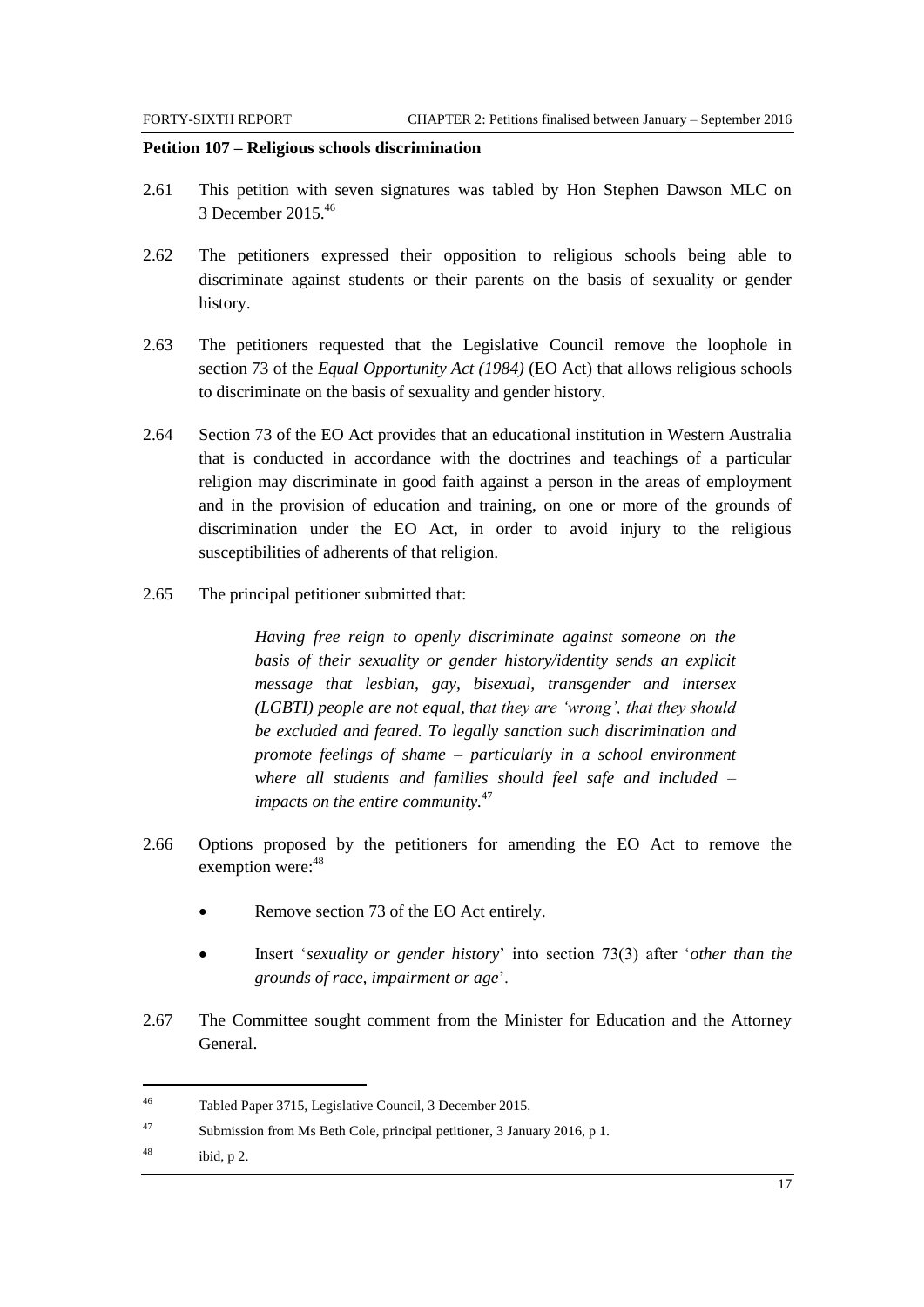- 2.68 For a non-government school to be registered in Western Australia, it is required to comply with the *2016 Standards for Non-Government Schools* and the *School Education Act 1999*. 49
- 2.69 Section 160(1)(f)(iv) of the *School Education Act 1999* requires non-government schools to be compliant with '*all written and other laws that apply to and in respect of the school and the operation of the school*'.<sup>50</sup> This includes the EO Act.<sup>51</sup>
- 2.70 If a school is assessed as non-compliant with the *2016 Standards for Non-Government Schools* or be found to have contravened any written laws, action may be taken in accordance with the *School Education Act 1999*. 52
- 2.71 The Attorney General explained that Parliament's intention was to strike a balance between the rights of a person not to be discriminated against in the areas of employment and education, and the expectation of parents that they would be able to continue to raise and educate their children in accordance with their religious beliefs without interference.<sup>53</sup>
- 2.72 The Attorney General acknowledged that '*anti-discrimination legislation across all States and Territories includes exceptions for religious bodies. These have been subject to community debate and divergent opinions*.'<sup>54</sup>
- 2.73 In regard to the specific request in the petition to '*remove the loop hole*' in section 73 of the EO Act, the Attorney General made the following remarks:

*The Government of Western Australia remains committed to the principles of equal opportunity and anti-discrimination in the Act, and it is mindful of keeping the correct balance between individuals' religious beliefs and freedom from discrimination. In the Government's view, section 73 maintains that delicate balance. Consequently the Government does not see a need to review the operation of section 73 and has no plans to amend it.*<sup>55</sup>

2.74 Having considered the submissions and the responses from the Minister for Education and the Attorney General, the Committee resolved to conclude its inquiries into this petition on 6 April 2016, and the petition was finalised on that date.

 $155$  ibid, p 2.

<sup>49</sup> Hon Peter Collier MLC, Minister for Education, Letter, 2 March 2016, p 1.

<sup>50</sup> *School Education Act 1999,* s 160(1)(f)(iv).

<sup>51</sup> Hon Peter Collier MLC, Minister for Education, Letter, 2 March 2016, p 1.

<sup>52</sup> ibid.

<sup>53</sup> Hon Michael Mischin MLC, Attorney General, Letter, 29 March 2016, p 1.

<sup>54</sup> ibid.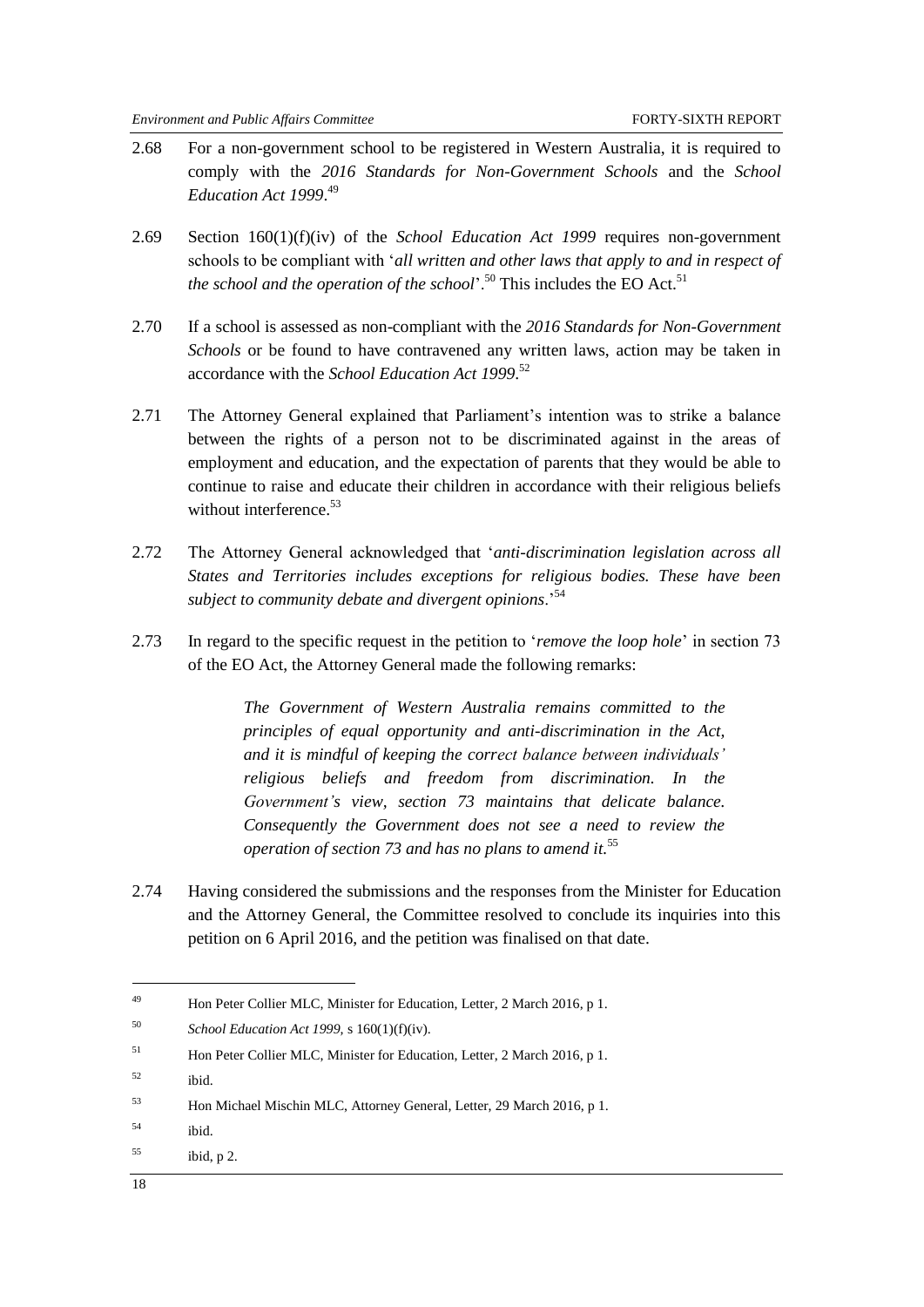#### <span id="page-22-0"></span>**Petition 108 – Operation of the Department of Fire and Emergency Services**

- 2.75 This petition with 2,131 signatures was tabled by Hon Rick Mazza MLC on 16 February 2016.<sup>56</sup>
- 2.76 The petitioners expressed their gratitude and deep appreciation for all operational, ground and support crews involved in the January 2016 Waroona/Harvey bushfires, however expressed their concern about the management of the bushfires by the Department of Fire and Emergency Services (DFES).
- 2.77 The petitioners requested that the Legislative Council conduct a Parliamentary inquiry into the operations of DFES as they relate to the management of recent bushfire emergencies, in particular:
	- communication of imminent danger to the community
	- the limitations imposed on bushfire personnel and the community to make on the spot judgements for applications such as back burning or the use of appliances to immediately take action to control the threat of fire
	- coordination between government departments and volunteers
	- the ability for people to obtain supplies for themselves and stock and return to their properties once the emergency threat of fire is over.
- 2.78 In his submission the principal petitioner addressed the issues of fuel loads, firefighting methods, road blocks and closures, general communication, poor relationships between staff at DFES, members of the Association of Volunteer Bush Fire Brigades (AVBFB) and the Department of Parks and Wildlife (DPaW) and the need for the reform of firefighting regulations.
- 2.79 The principal petitioner submitted that:

*The points raised are intended to demonstrate the lack of efficiencies, waste of resources and the inadequacies of DFES to manage bushfires in rural areas, possibly as a result of their failure to adequately engage with DPaW and AVBFB.*<sup>57</sup>

2.80 The tabling Member submitted his view that:

*DFES should be limited in managing bush fires and a stronger alliance should be developed between DPaW, local government and volunteers. The way DFES manages bush fires has produced poor* 

 $\overline{\phantom{a}}$ 

<sup>56</sup> Tabled Paper 3763, Legislative Council, 16 February 2016.

<sup>57</sup> Mr Raymond Hull, principal petitioner, Letter, 16 March 2016, p 2.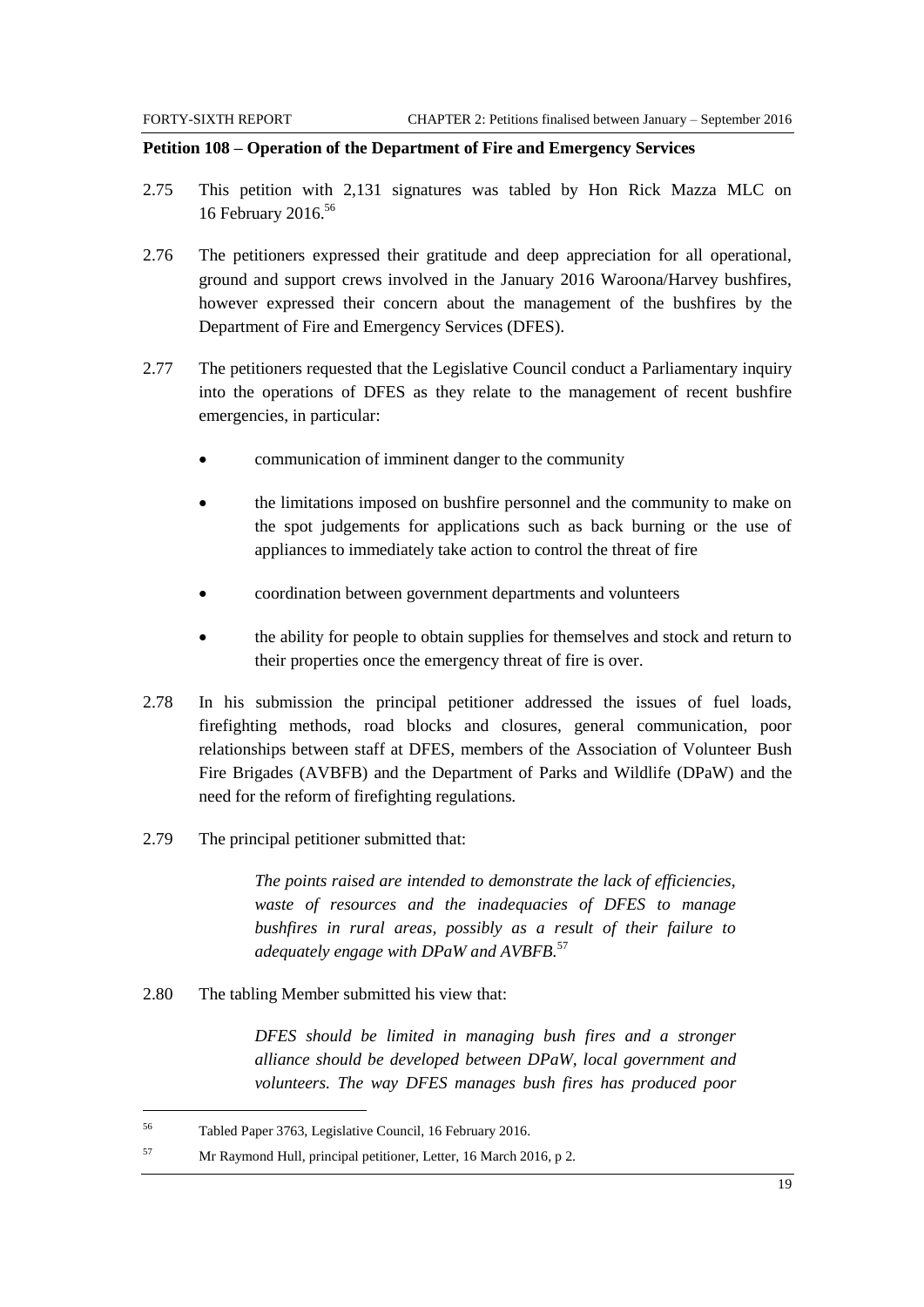*outcomes, we can't continue to replicate the mistakes over and over again. The current system is broken and needs urgent repair.*<sup>58</sup>

- 2.81 The Committee sought comments on the petition from the Minister for Emergency Services, Minister for Environment and Minister for Regional Development.
- 2.82 The Committee also obtained a copy of the report of the special inquiry titled *Reframing Rural Fire Management: Report of the Special Inquiry into the January 2016 Waroona Fire* which was tabled in the Western Australian Parliament on 23 June 2016.
- 2.83 The objectives of the special inquiry were to identify improvements to the systems of community safety and bushfire risk management in Western Australia. The resulting report is a comprehensive examination of the January 2016 Waroona Fire, lessons learned from previous bushfire emergencies and the need for further reform.
- 2.84 The report carries 17 'Recommendations for Strategic Change' which will require whole of Government action. It also carries 23 'Agency Opportunities for Improvement' which support the Recommendations for Strategic Change and which require the attention of one or more agencies either individually or collectively.
- 2.85 Having considered all the information received, and given that the report addresses the concerns raised in the petition, the Committee resolved on 29 June 2016 not to conduct any further inquiries and to finalise its consideration of the petition.

#### <span id="page-23-0"></span>**Petition 109 – Energy operator accessing private land**

- 2.86 This petition with two signatures was tabled by Hon Robyn McSweeney MLC on 17 February 2016.<sup>59</sup>
- 2.87 The petition was expressed in the following terms:

*We the undersigned residents of Western Australia support any Landowner where an existing power line is erected upon and not subject to an easement may terminate the free use by the Energy operator who owns the power line by serving a "Notice to remove the power line," or by virtue of change of ownership. The Energy Operator shall comply with the Notice to remove within a period of not more than 12 months at their cost. There shall be no appeal or compulsory acquisition of the said land awarded to the Energy operator. The decision rests solely with the Landowner who has given* 

<sup>58</sup> Hon Rick Mazza MLC, tabling Member, Letter, 15 March 2016, p 2.

<sup>59</sup> Tabled Paper 3832, Legislative Council, 17 February 2016.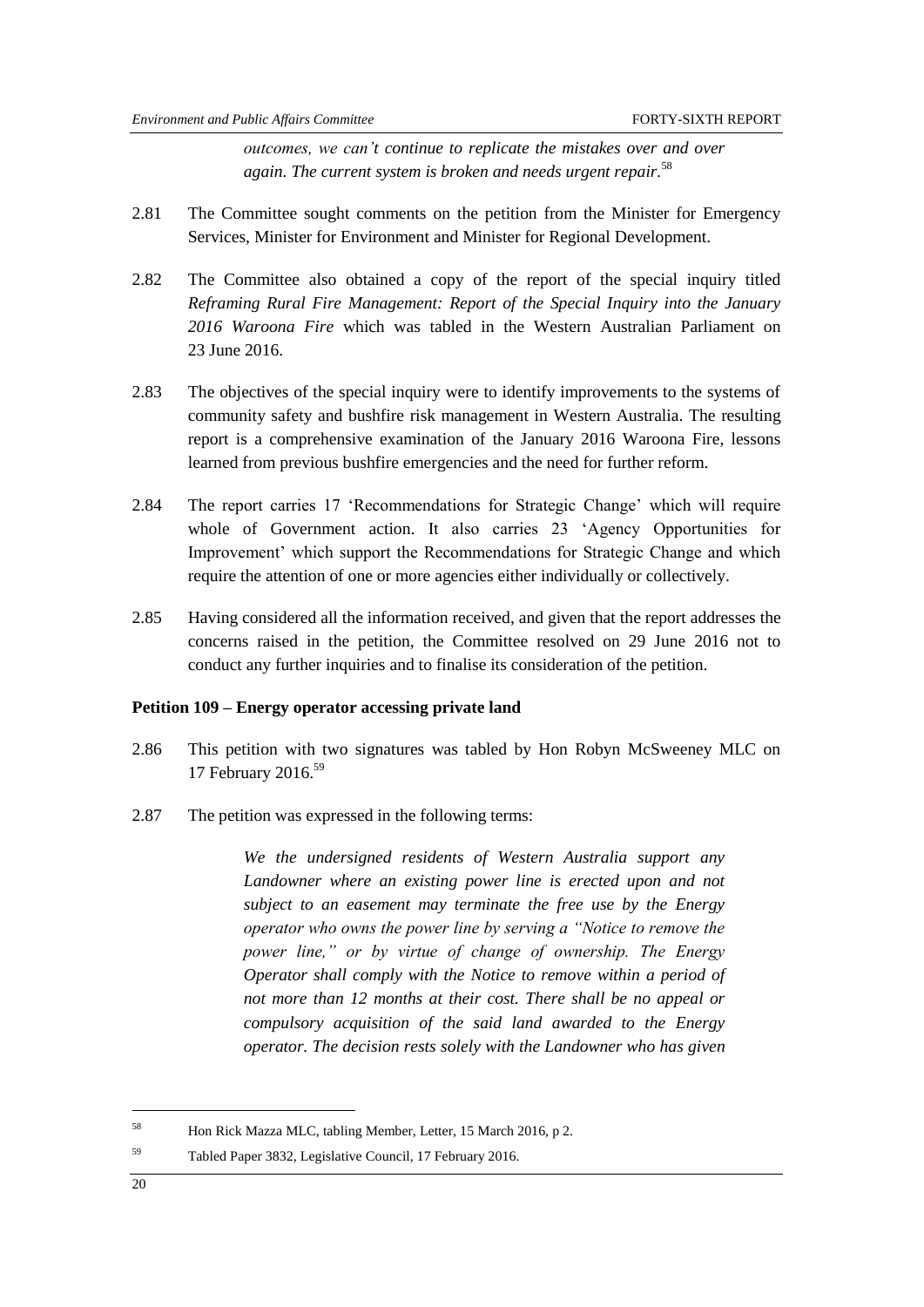*the Energy Operator previously the use of their land for free as an admirable and appreciated public service.*

*Your petitioners therefore respectfully request the Legislative Council to recommend to instigate an immediate investigation into the circumstance of private land use not subject to an easement for the purpose of an electrical power line to pass through it by Licensed Energy Operators in Western Australia requiring full and public disclosure of arguments. We respectfully request that the Legislative Council investigate the Landowners ability to dispute decisions made by the Energy Operator without notice or negotiation over anything on their land to be implemented without their permission. We respectfully request that the Legislative assembly investigate the fairness to the Landowners by the current Legislation.*<sup>60</sup>

- 2.88 The Committee obtained several submissions from the principal petitioner and also sought responses to the petition from the Minister for Energy and the Minister for Lands.
- 2.89 Following consideration of the submissions and the Ministerial responses obtained, the Committee concluded its inquiries into the petition on 17 August 2016.

#### <span id="page-24-0"></span>**Petition 110 – Deregulation of retail trading hours**

- 2.90 This petition was tabled on 17 February 2016 by Hon Kate Doust MLC with 9132 signatures.<sup>61</sup>
- 2.91 The petitioners opposed further deregulation of retail trading hours in Western Australia on the basis of the '*negative impacts longer opening hours have on the family and community*'. The petitioners also recognised the increased market share longer trading hours gives to large retailers, and the '*negative impact this has on local producers and independent retailers.*'
- 2.92 The petitioners requested that the Committee undertake a full and public inquiry into the costs and benefits of both the proposed changes to trading hours and previous changes.
- 2.93 The Committee obtained a response to the petition from the Ministers for Training and Workforce Development, Commerce and Small Business.

 $\overline{\phantom{a}}$ 

<sup>60</sup> Tabled Paper 3832, Legislative Council, 17 February 2016.

<sup>61</sup> Tabled Paper 3833, Legislative Council, 17 February 2016.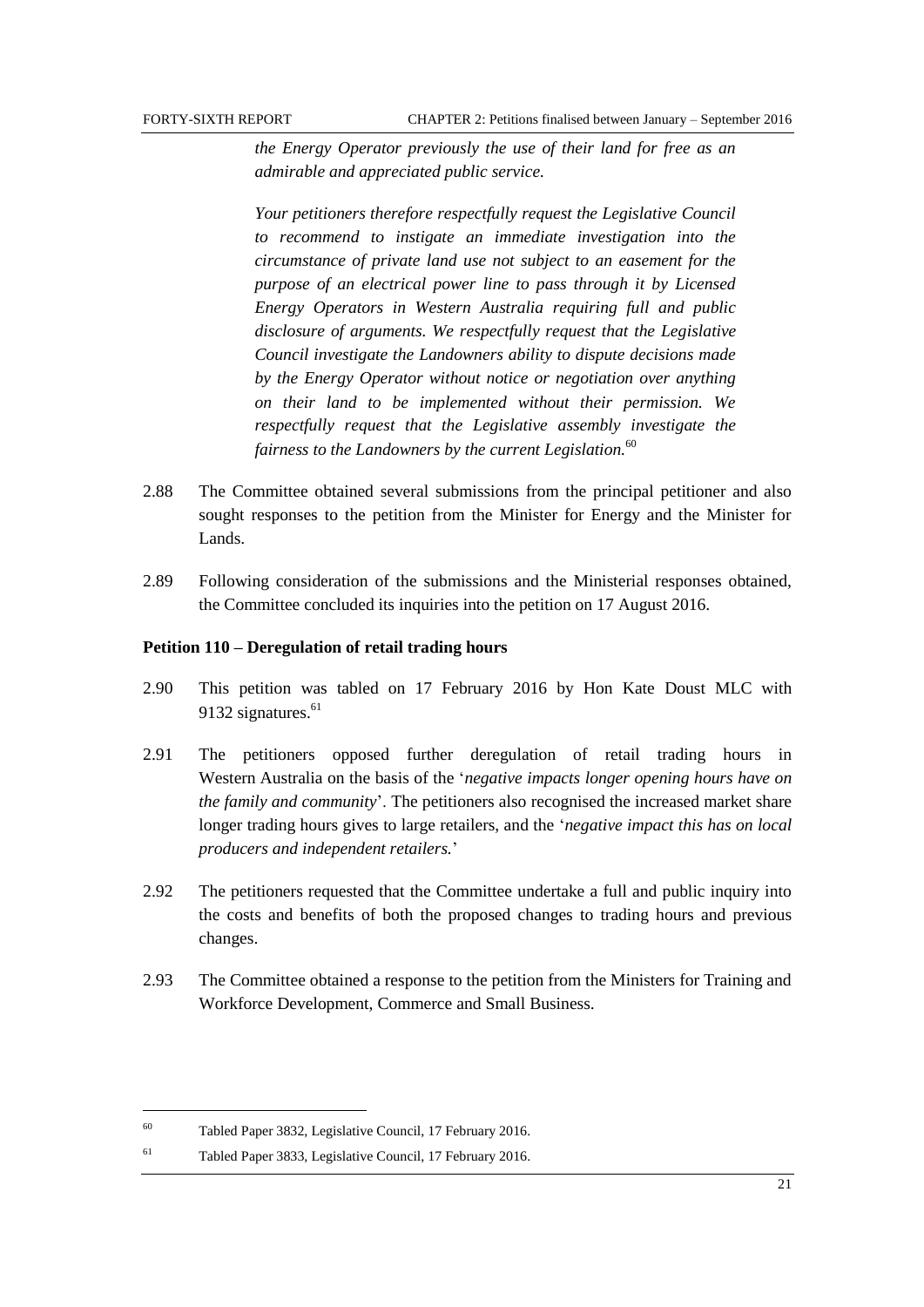- 2.94 The Minister for Training and Workforce Development advised that the proposed further deregulation of retail trading hours '*will not have an impact on training delivery and demand*.'<sup>62</sup>
- 2.95 The Minister for Commerce was not supportive of the Committee inquiry requested in the petition, noting that the government's policy of incremental change to trading hours implements the recommendations made by the Department of Commerce's recent statutory review of the *Retail Trading Hours Act 1987* which had already considered other recent inquiries and reports on the costs and benefits of deregulated retail trading hours. The Minister was of the view that there would be little benefit in conducting an additional inquiry.<sup>63</sup>
- 2.96 The Minister for Small Business referred to a recent Competition Policy Review which highlighted the anti-competitiveness of restricted trading hours and recommended the removal of regulations governing retail trading hours, noting that:

*Under the current retail trading hours framework, small retail shops in the Perth metropolitan area have been able to operate 24 hours a day, every day of the year. The Government plans to maintain this policy and has no intention of forcing small retailers to open at times it is not profitable for them to do so.*<sup>64</sup>

2.97 The Minister for Small Business also noted that:

*The submissions to the petition cite that small retailers may feel pressured to trade longer hours to compete with larger competitors like Coles and Woolworths. Importantly, the protections in place under the* Commercial Tenancy (Retail Shops) Agreements Act 1985 *prohibit landlords from forcing tenants to open on Sundays and charging them operating expenses beyond the standard trading hours that they do not open. However, I do acknowledge that until penalty rates are reformed, small retailers may be at a competitive disadvantage.*<sup>65</sup>

2.98 While the Minister sympathised with workers being forced to work longer hours or hours that conflict with family arrangements, the Minister submitted that these concerns revolve around employee-employer relations rather than the government's policy on retail trading hours.<sup>66</sup>

1

<sup>&</sup>lt;sup>62</sup> Hon Liza Harvey MLA, Minister for Training and Workforce Development, Letter, 27 April 2016, p 1.

<sup>63</sup> Hon Michael Mischin MLC, Minister for Commerce, Letter, 3 May 2016, pp 1-2.

<sup>64</sup> Hon Sean L'Estrange MLA, Minister for Small Business, Letter, 16 May 2016, p 1.

<sup>65</sup> ibid.

 $166$  ibid, p 2.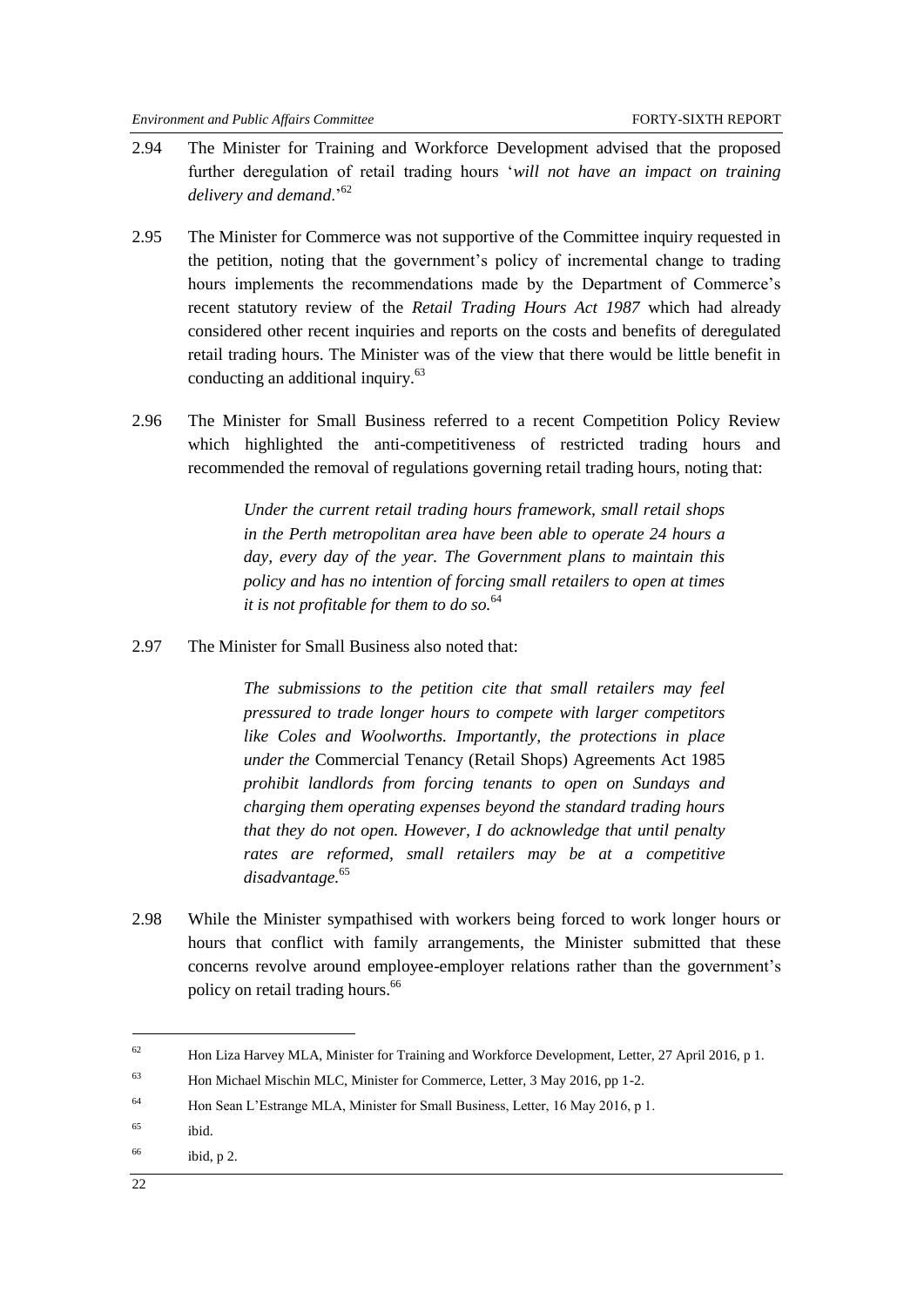2.99 Accordingly, the Committee came to the view that a Committee-run inquiry would add little to the existing literature on these well-reviewed issues, and resolved to finalise the petition on 8 June 2016.

#### <span id="page-26-0"></span>**Petition 111 – Kalbarri power supply**

- 2.100 This petition with 455 signatures was tabled by Hon Brian Ellis MLC on 23 February 2016.<sup>67</sup> The principal petitioner was Hon Jim Chown MLC.
- 2.101 The petitioners expressed their opposition to the current standard of electricity provision by Western Power to the town of Kalbarri. They were concerned that businesses and residents of the town have experienced 77 power outages in the past two years, both planned and unplanned and claimed that this is unacceptable.
- 2.102 The petitioners requested that the Legislative Council support upgrading the service to enable the township, its residents, businesses and visitors to receive uninterrupted power supplies.
- 2.103 The principal petitioner submitted that the issue of substandard electricity services in Kalbarri has been raised in Parliament over a number of years. Successive governments have struggled to provide adequate, reliable electricity services to this town at the extreme northern point of the south west interconnected electricity network.<sup>68</sup>
- 2.104 Hon Jim Chown MLC noted that Kalbarri is very much dependent upon tourism for its economy and that, in the past two years, Kalbarri has experienced 77 power outages. He noted that many of these outages occur during summer, during the peak holiday season and that these power outages impact negatively upon Kalbarri's appeal as a tourist destination. 69
- 2.105 Hon Jim Chown MLC submitted that '*It is simply unconscionable that in 2016 Kalbarri should continue to experience such substandard electricity supply. Power outages in Kalbarri create a massive financial impost upon its residents*.' 70
- 2.106 Responses from the Minister for Regional Development and the Minister for Energy indicated that the government is well aware of the power supply issues in Kalbarri and is working towards rectifying those issues. However:

*Under Western Power's regulatory regime, it is necessary for capital work on the network to pass an investment efficiency test. As a town* 

l

 $70$  ibid, p 2.

<sup>67</sup> Tabled Paper 3849, Legislative Council, 23 February 2016.

<sup>68</sup> Submission from Hon Jim Chown MLC, principal petitioner, 24 March 2016, p 1.

<sup>69</sup> ibid.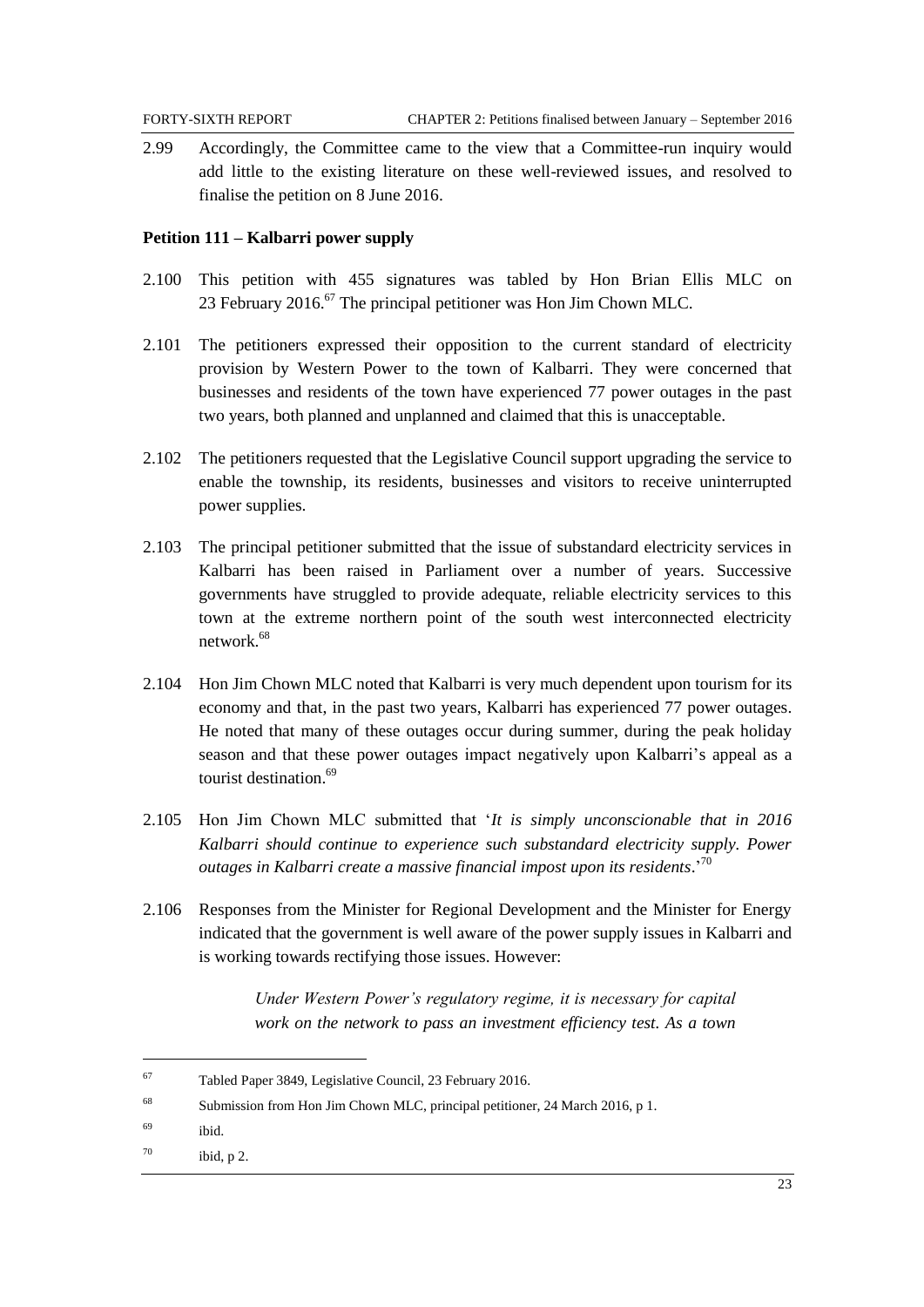*of approximately 1,300 connections, the relatively low revenue generated from Kalbarri by Western Power makes passing these regulatory imposed hurdles restrictive and hard to justify significant investment for a marginal increase in reliability.*

*…Western Power has finite funding levels and on this basis has to consider broader network needs. Safety considerations are the investment priority of the business and this stance is supported by Government.*<sup>71</sup>

- 2.107 The Minister for Energy advised that Western Power is undertaking extensive work on the Kalbarri feeder, and in February 2016 he approved Western Power to invest \$300,000 towards a feasibility study to develop a micro grid to improve the town's power reliability. The study is expected to finish in September 2016.<sup>72</sup>
- 2.108 The Committee was satisfied that the matters raised in the petition were being addressed by the government and resolved to conclude its inquiries into this matter on 8 June 2016. The petition was finalised on that date.

#### <span id="page-27-0"></span>**Petition 112 – Oppose fish traps Gascoyne region**

- 2.109 Hon Jacqui Boydell MLC tabled this petition with 2207 signatures on 16 March 2016.<sup>73</sup> The principal petitioner was Hon Vince Catania MLA.
- 2.110 The petitioners expressed their opposition to fish traps from Shark Bay to Coral Bay as they were concerned they would have a detrimental impact on marine ecology and their tourism and recreational fishing economy. The petitioners requested that the Legislative Council do not support the use of fish traps in the Gascoyne region.
- 2.111 The principal petitioner advised the Committee that the fish trap proposal is extremely unpopular in the Gascoyne. He submitted that fish traps are not acceptable for the Gascoyne region due to the sensitive environment that they are proposed for, from Shark Bay to Coral Bay in coral and sea grass areas and two world heritage areas. He expressed concern that if lost, fish traps will continue fishing 'forever' and '*this alone poses an unacceptable environmental risk*' 74 .
- 2.112 Hon Vince Catania MLA expressed concern that any increased short term economic gain from the commercial fishing sector will be minimal in comparison with the loss from the tourism and recreational fishing sector.<sup>75</sup>

 $75$  ibid.

<sup>71</sup> Hon Dr Mike Nahan MLA, Minister for Energy, Letter, 3 May 2016, p 1.

 $^{72}$  ibid, p 2.

<sup>73</sup> Tabled Paper 3896, Legislative Council, 16 March 2016.

<sup>74</sup> Submission from Hon Vince Catania MLA, principal petitioner, 12 April 2016, p 1.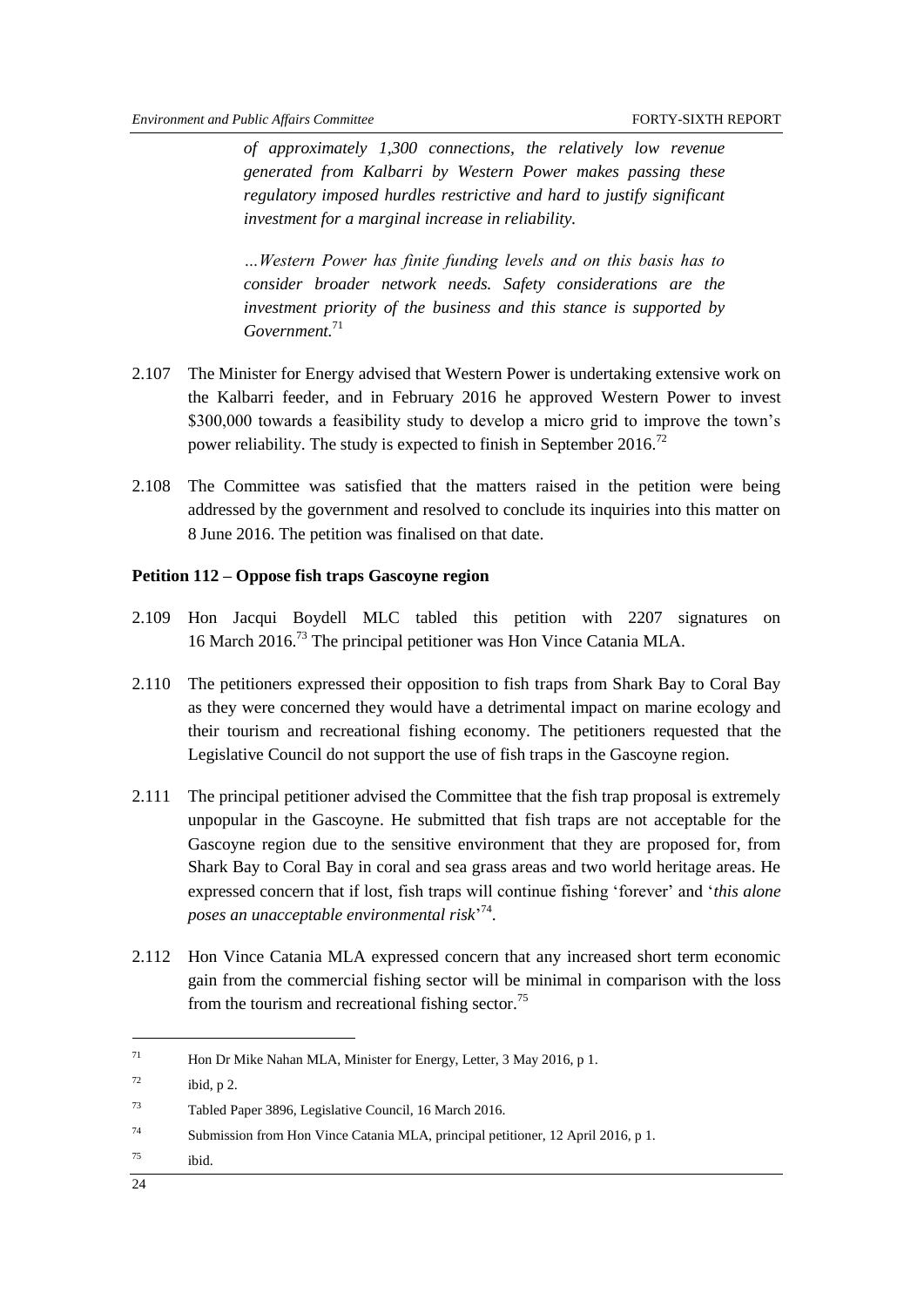- 2.113 The Minister for Fisheries responded to the petitioner's concerns as follows:
	- In late 2015, licence holders in the Gascoyne Demersal Scalefish Fishery approached the Department of Fisheries (DoF) with a proposal to trial the use of fish traps in the fishery in a bid to improve economic viability and reduce overall fishing mortality as a result of shark predation.
	- The DoF consulted with the recreational fishing sector through Recfishwest.
	- The proposal generated significant public interest and debate between the commercial and recreational fishing sectors.
	- Following consideration of the views, the then Minister for Fisheries did not support the proposal to trial fish traps in the Gascoyne.<sup>76</sup>
- 2.114 The then Minister appointed an independent mediator to work with the commercial and recreational fishing sectors and the DoF on a contemporary harvest strategy for scalefish off the Gascoyne coast.<sup>77</sup>
- 2.115 The Minister advised that this process is currently underway and it is anticipated that a draft harvest strategy will be released for broader public consultation in August 2016.<sup>78</sup>
- 2.116 Given that there is no current proposal to trial fish traps in the Gascoyne and that a process is currently underway to determine a contemporary harvest strategy for scalefish off the Gascoyne coast, the Committee resolved on 22 June 2016 to finalise the petition.

#### <span id="page-28-0"></span>**Petition 113 – Review Mining Amendment Bill 2015**

- 2.117 This petition with 562 signatures was tabled by Hon Stephen Dawson MLC on 16 March 2016.<sup>79</sup>
- 2.118 The petitioners requested that the Legislative Council review the proposed changes to the Mining Amendment Bill 2015 and direct a committee of the Legislative Council to conduct an independent review that will take into consideration the genuine concerns of small miners and the effects the increased regulation will have on their operations financially.

<sup>76</sup> Hon Joe Francis MLA, Minister for Fisheries, Letter, 13 June 2016, p 1.

 $77$  ibid, p 2.

<sup>78</sup> ibid.

<sup>79</sup> Tabled Paper 3897, Legislative Council, 16 March 2016.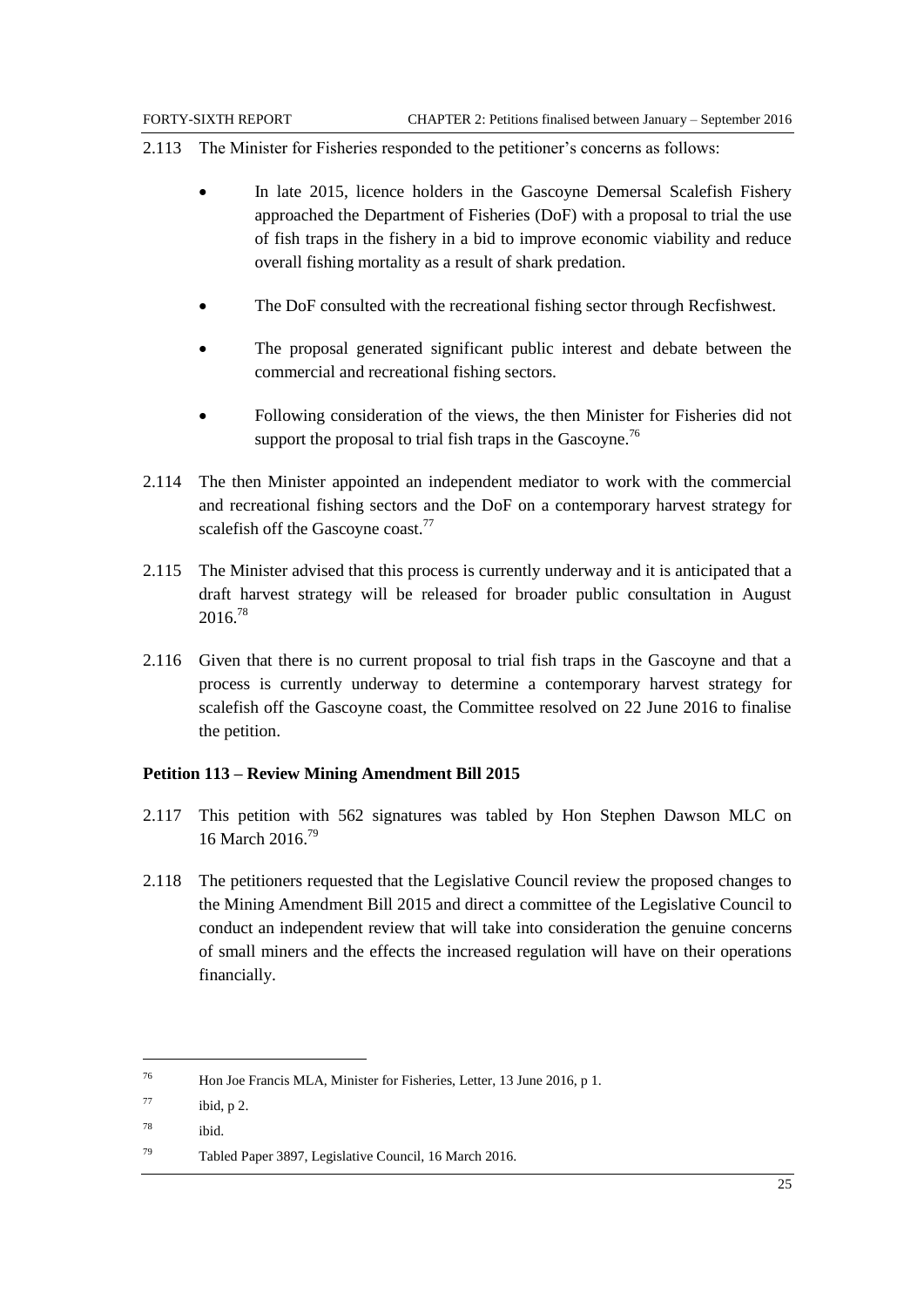- 2.119 The Committee noted that on 23 February 2016 the Legislative Council referred the Mining Legislation Amendment Bill 2015 to the Standing Committee on Legislation for inquiry.
- 2.120 On 23 March 2016 the Committee resolved to refer the petition to the Standing Committee on Legislation and conclude its inquiries on the matter.

#### <span id="page-29-0"></span>**Petition 114 – Burial on country**

- 2.121 This petition was tabled by Hon Robin Chapple MLC on 16 March 2016 and was supported by 20 signatures. $80$
- 2.122 The petitioners noted the unsuccessful application by the principal petitioner and her children to lay her deceased husband to rest on country. They requested that the Legislative Council conduct an inquiry into why the application was not approved by the government.
- 2.123 The Committee sought comment from the Minister for Aboriginal Affairs and the Minister for Local Government.
- 2.124 Due to the sensitive nature of this petition, the Committee resolved to keep private the evidence it received.
- 2.125 While sympathetic to the principal petitioner's situation, the Committee was satisfied that the correct procedures had been met in this instance. The Committee resolved on 22 June 2016 to finalise the petition and advised the principal petitioner and tabling Member of its decision.

#### <span id="page-29-1"></span>**Petition 115 – Oppose abortion**

- 2.126 This petition with 2,139 signatures was tabled in the Legislative Council on 23 March 2016 by Hon Nick Goiran MLC.<sup>81</sup>
- 2.127 The petitioners requested the Legislative Council to support the following action:
	- To recognise at law the separate legal persona of the unborn.
	- To appoint with respect to each unborn child an independent advocate who is granted an opportunity to plead for their life to a court of law prior to any abortion being performed.
- 2.128 The Attorney General noted that '*the question of when an unborn foetus attains legal personality is both morally and legally complex.*' <sup>82</sup> He noted that the criminal law in

<sup>80</sup> Tabled Paper 3898, Legislative Council, 16 March 2016.

<sup>81</sup> Tabled Paper 3927, Legislative Council, 23 March 2016.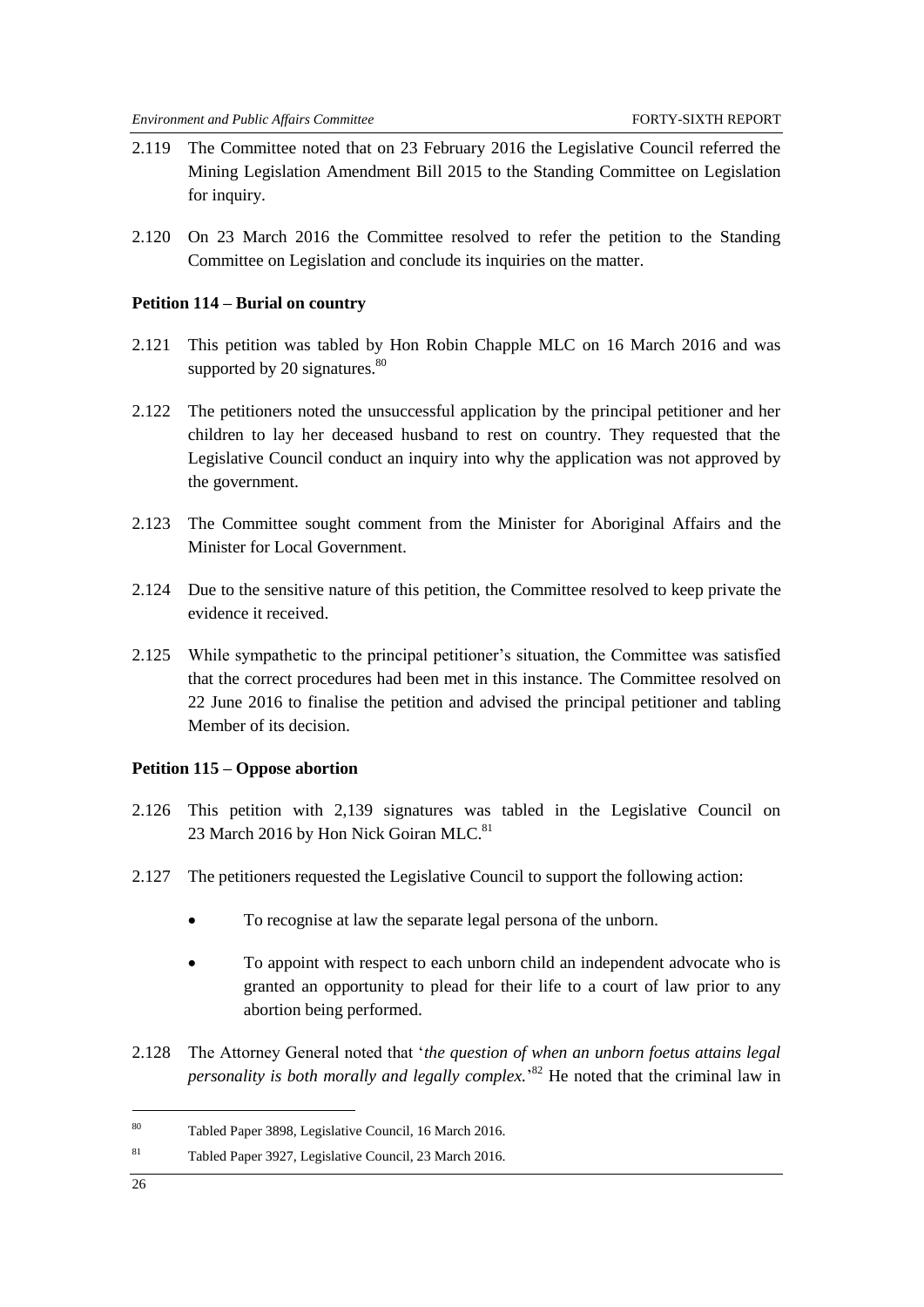Western Australia makes it clear that a child becomes a person capable of being killed only when it has completely proceeded from the mother (section 269 of the *Criminal*   $Code.<sup>83</sup>$ 

- 2.129 The Attorney General advised that section 269, and other provisions, of the *Criminal Code* articulate a longstanding, cornerstone legal principle upon which our criminal law is framed. He stated that any disruption to this principle would affect the existing rights of women to make decisions about their pregnancy and may have other unintended legal consequences.<sup>84</sup>
- 2.130 Given the above, the Attorney General submitted that there is no basis upon which the first issue raised by the petition can be supported. For the same reason, there is no proper legal basis for the appointment of any sort of 'independent advocate' to represent an unborn foetus in court.<sup>85</sup>
- 2.131 As the concerns in the petition had been brought to the attention of, and considered by, the responsible Minister, the Committee resolved on 14 September 2016 to finalise the petition.

#### <span id="page-30-0"></span>**Petition 116 – Point Moore, Geraldton leases**

- 2.132 This petition was tabled in the Legislative Council on 24 March 2016 by Hon Paul Brown MLC. It contained 180 signatures.<sup>86</sup>
- 2.133 The petitioners called on the Minister for Planning and the Minister for Lands to '*allow the residents of Point Moore, Geraldton, to continue to live a life of quiet enjoyment in the homes in which we have invested much of our life savings.*' 87
- 2.134 Currently there are 176 beach cottage blocks and a commercial caravan park under lease with the City of Greater Geraldton. There are three different lease expiry dates, namely 2025 and 2028 (for the beach cottages) and 2042 for the Belair Caravan Park and Lifestyle Village.<sup>88</sup> The residents of Point Moore sought consistency across the various lease conditions to ensure equity. Point Moore residents requested that their residential leases are consistent with the Belair Caravan Park and extended until 2042. 89

| 82 | Hon Michael Mischin MLC, Attorney General, Letter, 16 August 2016, p 1.  |
|----|--------------------------------------------------------------------------|
| 83 | ibid.                                                                    |
| 84 | ibid.                                                                    |
| 85 | ibid.                                                                    |
| 86 | Tabled Paper 3974, Legislative Council, 24 March 2016.                   |
| 87 | ibid.                                                                    |
| 88 | Submission from Hon Paul Brown MLC, tabling Member, 11 May 2016, pp 1-2. |
| 89 | ibid, $p2$ .                                                             |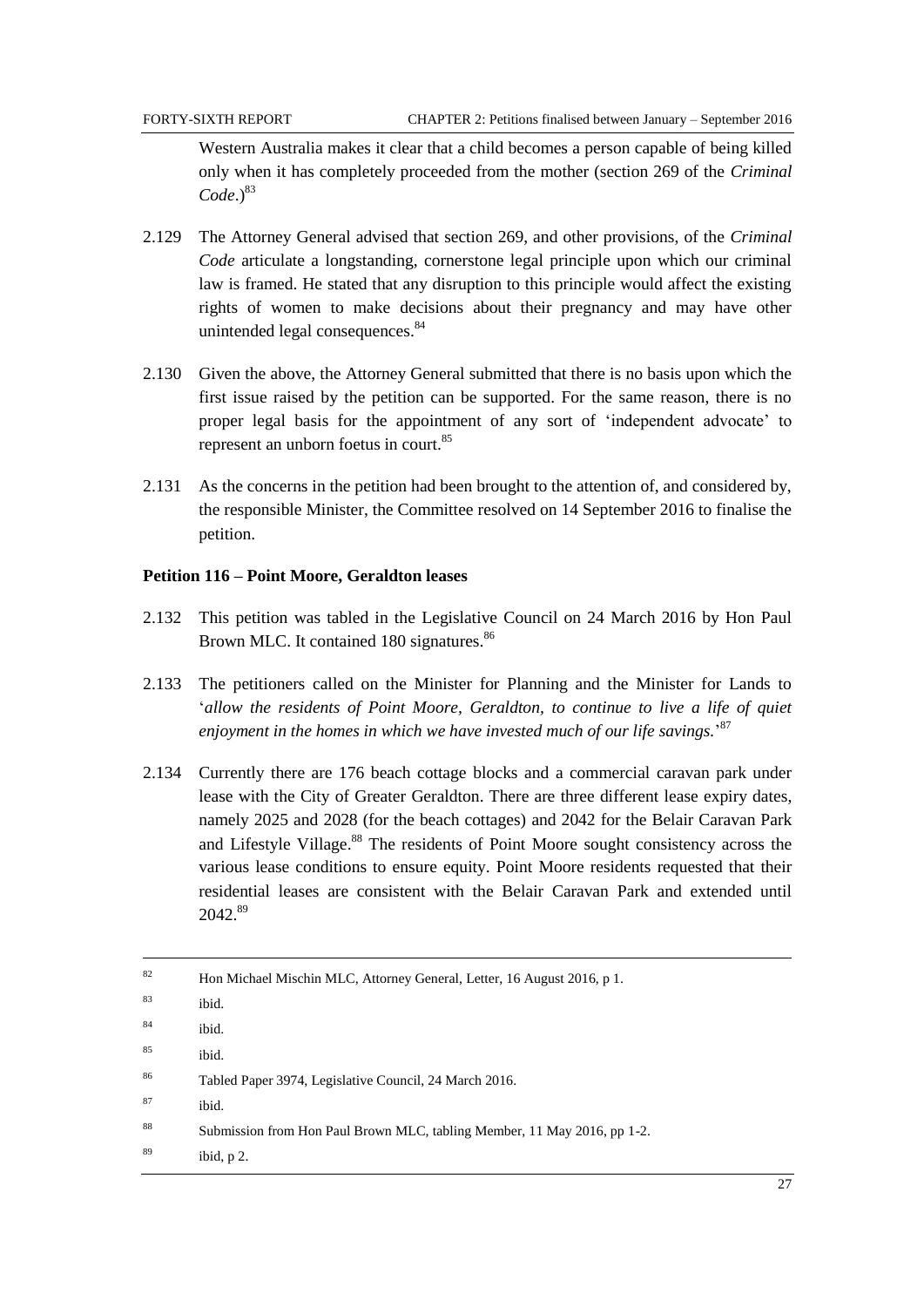- 2.135 The Committee sought comment from the Minister for Local Government, Minister for Planning, Minister for Lands and the City of Greater Geraldton.
- 2.136 The City of Greater Geraldton (CGG) has indicated that it will not renew residential leases beyond 2028 until detailed studies are prepared on what the CGG considers to be the following risk factors:  $90^\circ$ 
	- Coastal inundation/coastal protection assessment
	- Environmental assessment
	- The unknown conformity with state coastal legislation requirement of the septic tank systems used in Point Moore.
- 2.137 The Minister for Lands advised that the CGG has engaged specialist coastal and port engineers to undertake a Coastal Inundation and Processes Allowances Study (Inundation Study) for the Point Moore area to inform decision-making in relation to the ongoing habitation of the land.<sup>91</sup> The report details the likelihood of inundation and the impact of coastal processes on the area over the 100 year planning timeframe. $92$
- 2.138 The Minister advised that the CGG, the Department of Lands and the Department of Planning have collectively agreed that the results of the Inundation Study suggest that the level of coastal hazard risk to the affected Point Moore community is increasing in both extent and depth and there is sufficient evidence to conclude that suitable adaptation measures should be put in place including the nonrenewal of the residential leases beyond the 2028 expiry date.<sup>93</sup>
- 2.139 The Minister also noted that the CGG is responsible for the care, control and management of the land and is the ultimate decision maker with respect to modifying the current lease agreements as well as permitting the renewal of the Point Moore leases beyond the current expiry dates.<sup>94</sup>
- 2.140 The CGG confirmed that it has been undertaking studies in the area that will inform Council on the possible options into the future. That process is still underway.<sup>95</sup>

<sup>90</sup> Submission from Hon Paul Brown MLC, tabling Member, 11 May 2016, p 1.

<sup>&</sup>lt;sup>91</sup> Hon Terry Redman MLA, Minister for Lands, Letter, 16 June 2016, p 2.

 $92$  ibid.

 $93$  ibid.

<sup>94</sup> ibid.

<sup>&</sup>lt;sup>95</sup> Mr Phil Melling, Director of Development and Community Services, City of Greater Geraldton, Letter, 17 June 2016, p 2.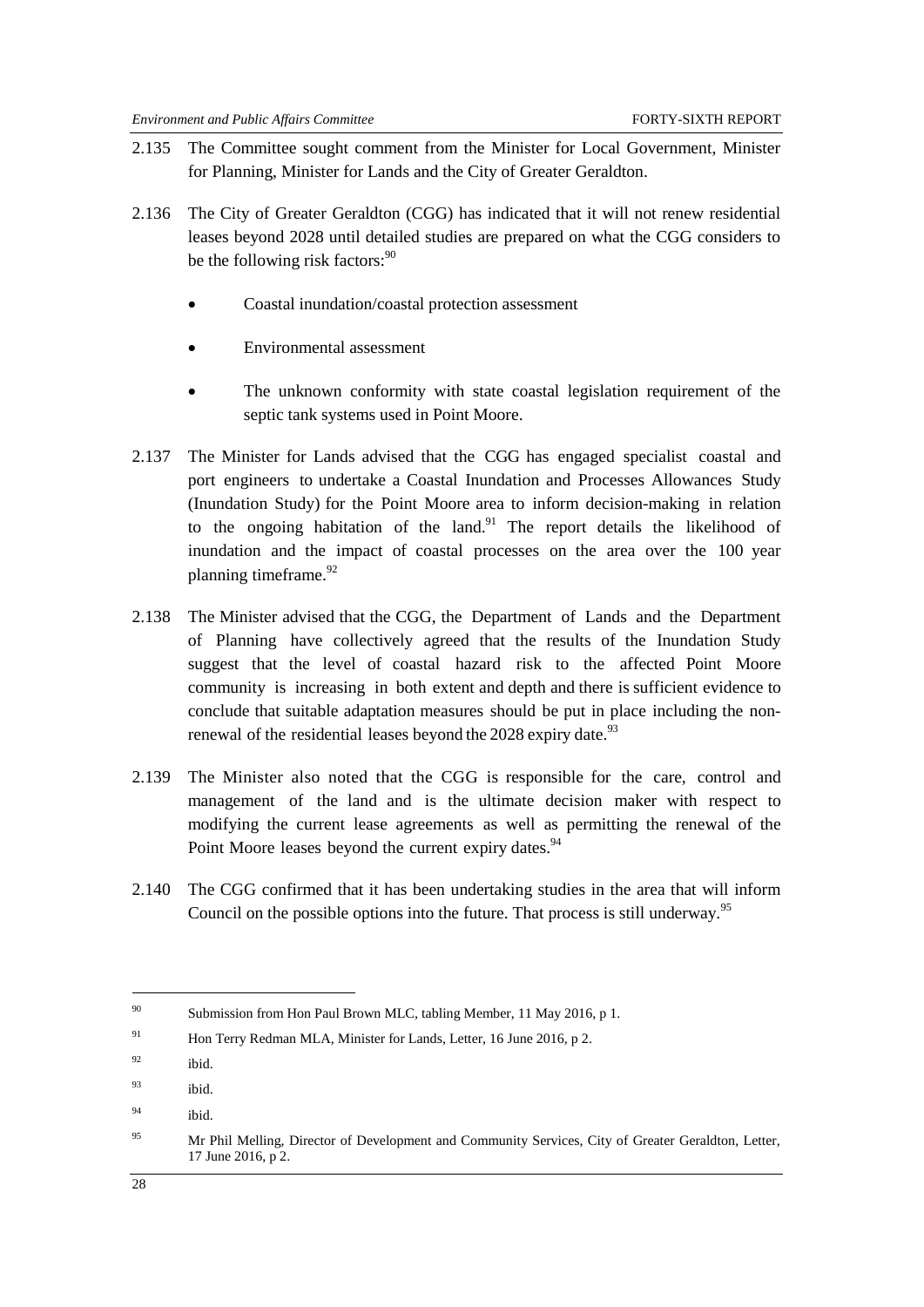2.141 The Committee was mindful that the CGG is currently undertaking studies in relation to Point Moore which will inform the Council on the possible options for the land into the future. Given the decision making process is still currently in progress, and having brought the petitioners' views to the attention of all the relevant decision makers, the Committee resolved on 17 August 2016 not to conduct any further inquiries and to finalise its consideration of the petition.

#### <span id="page-32-0"></span>**Petition 117 – Southgates Sand Dunes, Geraldton**

- 2.142 This petition was tabled by Hon Paul Brown MLC on 6 April 2016 with 1301 signatures.<sup>96</sup>
- 2.143 The petitioners were opposed to the re-zoning of the Southgates sand dunes for the purposes of a potential residential redevelopment. They requested the Legislative Council to recommend an inquiry into the decision by the Ministers for Planning and Environment to approve the re-zoning of this area from its current recreational use.
- 2.144 Evidence to the Committee was that the Geraldton coast is currently subject to a number of coastal erosion issues that are affecting communities and facilities along the beaches to the north of the Southgates area due to the poorly understood impacts of previous coastal developments. $97$  It was put to the Committee that:

*The belief that stabilisation needs to occur and will be best achieved by rezoning the dunes from Reserve for the purposes of recreation to one of residential land displays a distinct lack of understanding of the desire of the Geraldton community to ensure that the dunes remain as a valuable public asset.*<sup>98</sup>

- 2.145 As part of its inquiries into the terms of the petition, the Committee sought comment from the Minister for Planning, Minister for Lands, Minister for the Environment and the City of Greater Geraldton.
- 2.146 The Minister for Planning advised the Committee that the scheme amendment process is still underway. She advised in June 2016 that:

*I anticipate making a final decision on the proposed reclassification of the land shortly. In doing so I will consider all relevant matters including the City of Greater Geraldton's resolution on the proposal, all public submissions and the recommendation of the Western Australian Planning Commission.*<sup>99</sup>

<sup>96</sup> Tabled Paper 3995, Legislative Council, 6 April 2016.

<sup>97</sup> Hon Paul Brown MLC, Tabling Member, Letter, 12 May 2016, p 1.

 $98$  ibid, p 2.

<sup>99</sup> Hon Donna Faragher MLC, Minister for Planning, Letter, 16 June 2016, p 2.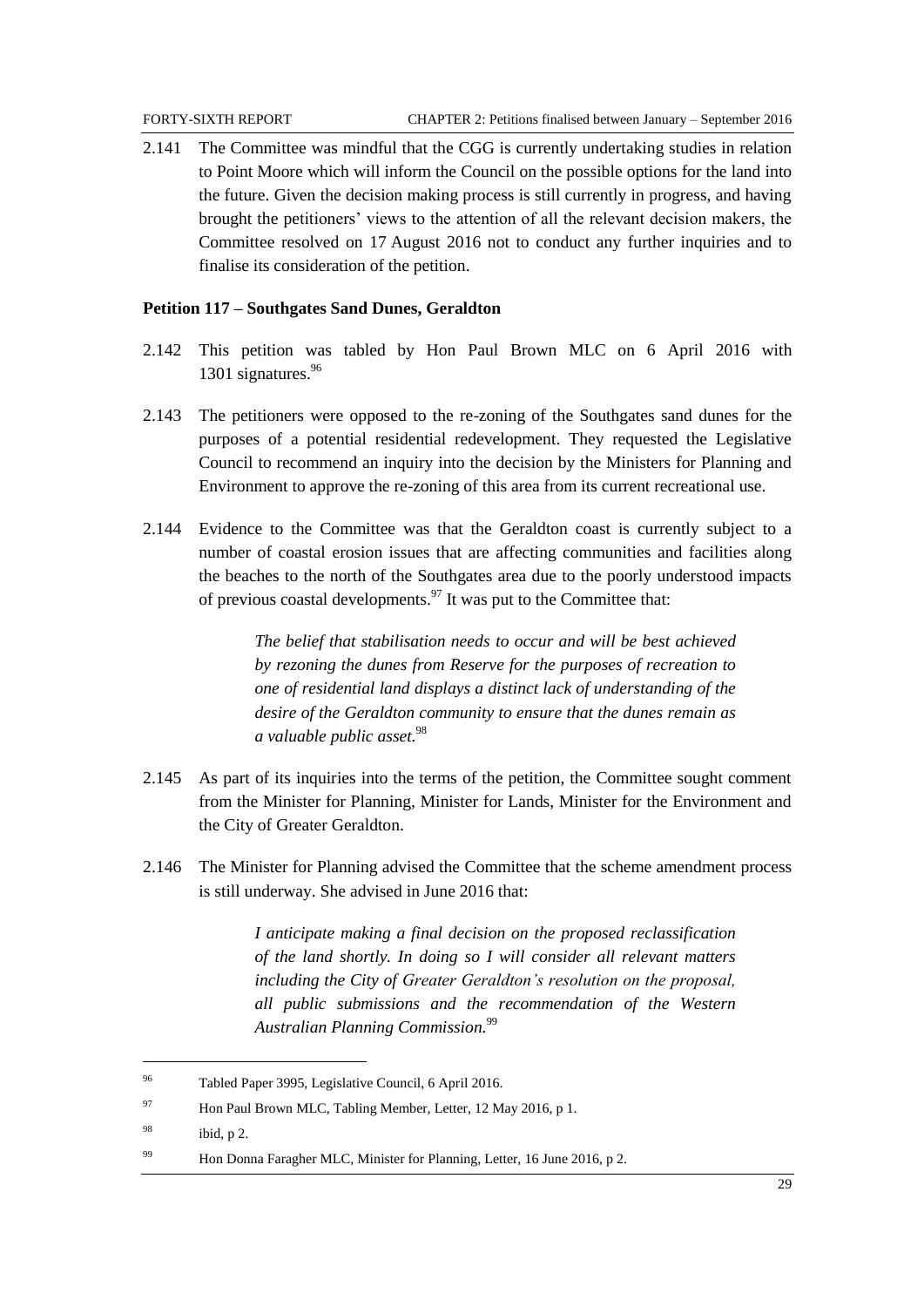2.147 The Committee noted that the scheme amendment process was still underway and that the petitioners' concerns had been raised with, and considered by, the appropriate authorities as part of that process. For these reasons, the Committee resolved on 14 September 2016 to finalise the petition.

#### <span id="page-33-0"></span>**Petition 118 – White set plaster**

- 2.148 This petition with two signatures was tabled on 7 April 2016 by Hon Sue Ellery MLC on behalf of Hon Kate Doust MLC.<sup>100</sup>
- 2.149 The petitioners' expressed concerns about the quality of white set plaster in Western Australia and paint not adhering to walls, and requested that the Legislative Council investigate the impact of this on consumers. They also requested that the Legislative Council investigate the Building Commission's delay in making the government aware of the true nature and extent of the issue and the urgency required to ensure current and future home owners are not disadvantaged by substandard white set plaster.
- 2.150 The principal petitioner submitted that there is an urgent need for:
	- the regulation of building inspectors
	- a 'gold card' system for trades, as in Queensland
	- the introduction of quality standards for Western Australia (including the Australian Consumer Law).
- 2.151 According to her submission to the Committee, Hon Kate Doust MLC considered that the question to be resolved is how consumers can assure themselves that the white set plaster in their home is sound. She further questioned how consumers who have concerns about the plaster in their homes can satisfy themselves as to its quality without a costly application to the Building Commission. She submitted that at the core of the issue is how to ensure consumers are aware of the need to have their white set plaster wall harden to a finish which is sturdy and to which paint adheres.
- 2.152 The Minister for Commerce advised that a working group had been established by the Master Painters and Decorators Association (MPDA) in response to failures associated with internal paint work on white set plaster walls in residential dwellings.
- 2.153 The Minister noted that whilst the MPDA is yet to provide a report of the working group's findings, the initial tests conducted indicate that white set plaster applied in accordance with the existing standards and manufacturer's recommendations will provide a hard durable surface suitable for receiving a paint coating.

<sup>100</sup> Tabled Paper 4012, Legislative Council, 7 April 2016.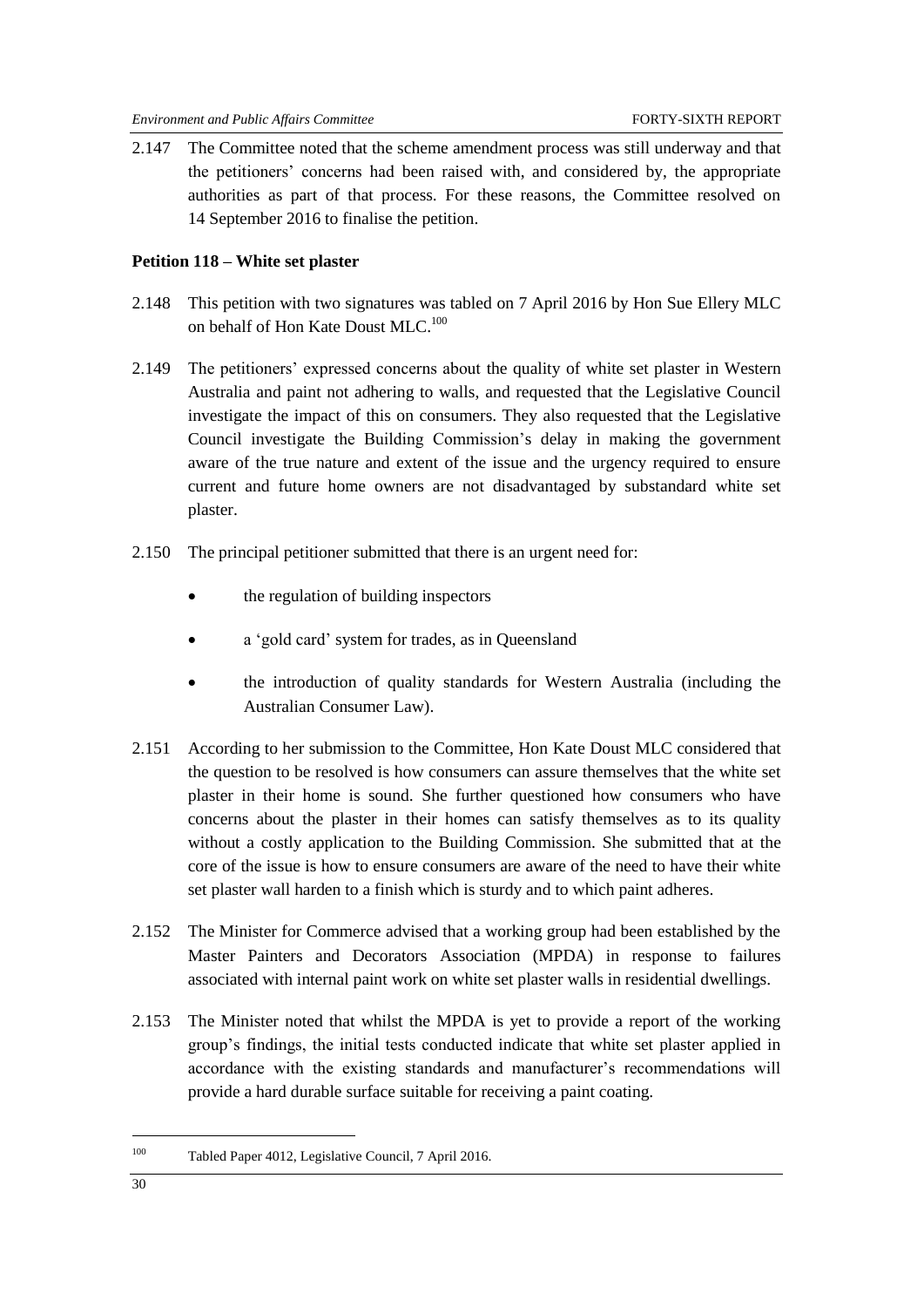- 2.154 Figures provided by the Minister indicate that at most there have been 16 complaints lodged with the Building Commission in a two-year period that may be considered as possibly relating to soft plaster. The majority of complaints relate to surface imperfections and uneven application.
- 2.155 The Minister advised that although the MPDA is yet to release the working group's findings, the group has reaffirmed that the current Australian Standard HB161-2005 *Guide to plastering* is the minimum industry standard. This standard has been in force since 2005 and has been used by the Building Commission when assessing plastering related complaints.
- 2.156 The Minister advised that the Building Commission intends to reinforce the use of this guide in an Industry Bulletin to be provided to builders and painters following the release of the MPDA report to ensure the group's concerns are taken into account in the Industry Bulletin.
- 2.157 The Minister concluded that the Building Commission is not aware of any evidence indicating soft plaster is a widespread issue warranting particularly concern.
- 2.158 On the basis on the information provided, the Committee was of the view that there appears to be no widespread issue with soft white set plaster. Further, given that the matters raised in the petition were actively being considered, the Committee resolved on 29 June 2016 not to conduct any further inquiries and to finalise its consideration of the petition.

#### <span id="page-34-0"></span>**Petition 119 – Building Commission and State Administrative Tribunal**

- 2.159 This petition was tabled by Hon Adele Farina MLC on 7 April 2016 with two signatures.<sup>101</sup>
- 2.160 The petitioners' requested that the Legislative Council investigate whether the transfer of disputes by the Building Commissioner to the State Administrative Tribunal (SAT) has resulted in disputes being resolved in an impartial, professional, timely and consistent fashion.
- 2.161 The Committee received a submission from the principal petitioner as well as from Mr Peter Wrobel, Industrial Chemist and Consultant, and Janine Freeman MLA, in support of the petition.
- 2.162 Mr Wrobel submitted that in his experience there is an urgent need for clarity and consistency within both the Commission and the Tribunal in matters related to the Western Australian building industry.

<sup>101</sup> Tabled Paper 4013, Legislative Council, 7 April 2016.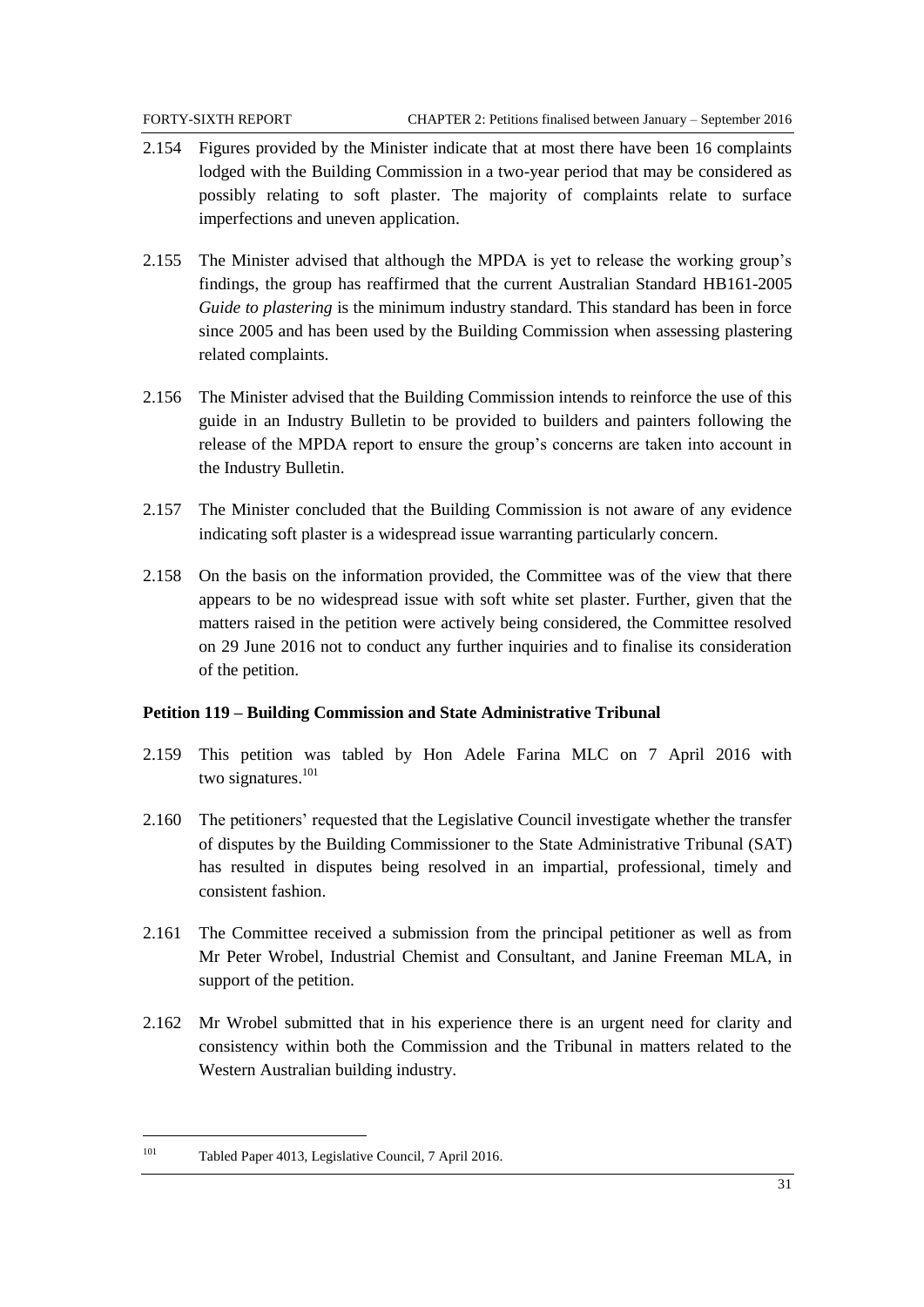- 2.163 Janine Freeman MLA submitted that while the SAT had replaced the dispute resolution process of the Building Disputes Tribunal which had improved the integrity of the processes, the aim of making it more user friendly, less legalistic, low cost and timely had been questioned. She also expressed concern about the role of building sessional - non legal members of the tribunal and how their position on the SAT can be assured to be without conflict of interest if they are working in the building industry and determining disputes concurrently.
- 2.164 Another concern expressed by Janine Freeman MLA was the resourcing of the SAT and what she claimed to be the emphasis on meeting milestones and target statistics with an eye to efficiency, which she was concerned may undermine the procedural justice afforded to (or appearing to be afforded to) the parties.
- 2.165 As part of its inquiries into the petition, the Committee wrote to the Minister for Commerce, Hon Michael Mischin MLC, seeking his views on the petition.
- 2.166 The Minister addressed the matters raised in the submissions, including providing statistics relating to the time taken by the SAT and the Building Commission to finalise complaints, which compared favourably to the time taken by the former Building Disputes Tribunal. The Minister also advised that all SAT Sessional Members are educated about declaring possible conflicts of interest.
- 2.167 Having considered the information received, and given the *Building Services (Complaint Resolution and Administration) Act 2011* will be due for review shortly, the Committee resolved on 22 June 2016 not to conduct any further inquiries and to finalise its consideration of the petition.

#### <span id="page-35-0"></span>**Petition 120 – Commissioner for Seniors**

- 2.168 This petition was tabled by Hon Simon O'Brien MLC on 10 May 2016 with 2501 signatures.<sup>102</sup>
- 2.169 The petitioners were concerned about the lack of co-ordinated advice and protection for senior West Australians. They requested the Legislative Council to recommend the government appoint a Commissioner for Seniors, to fill a similar role to the Commissioner for Children. The Commissioner should report to the Parliament and be appointed for a four year term.
- 2.170 The Minister for Seniors advised that the Liberal-National Government had put in place a range of initiatives to support seniors within the community. He noted that the Seniors Ministerial Advisory Council advises the government on a wide range of

<sup>102</sup> Tabled Paper 4059, Legislative Council, 10 May 2016.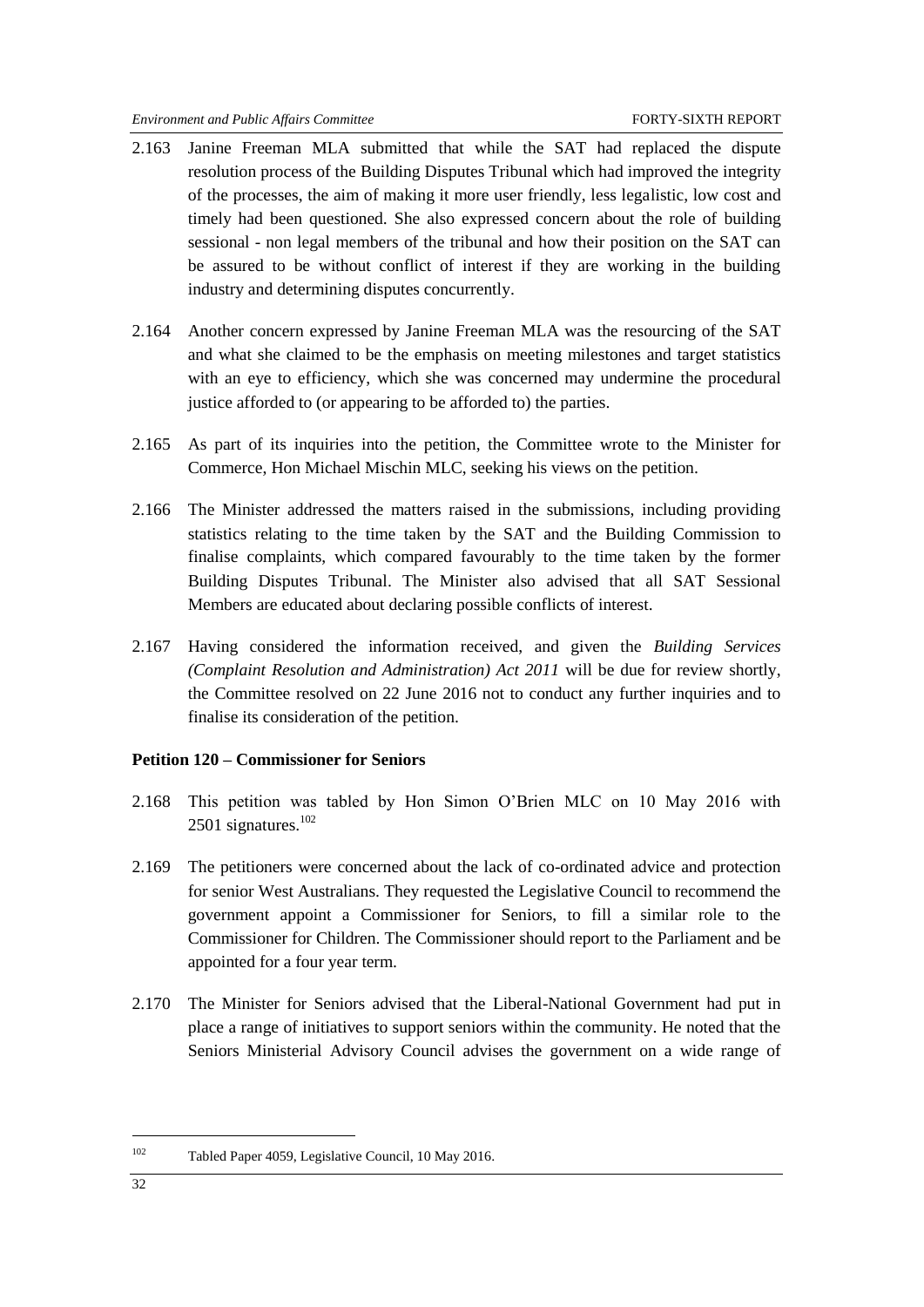issues affecting seniors and assists in determining priorities that need to be addressed.<sup>103</sup>

- 2.171 The Minister also advised that Western Australia is the first Australian jurisdiction to implement an Age-friendly Communities Strategic Planning Framework. He also advised that the Government leads the Age-Friendly Interagency Group, which brings together State and local government representatives to identify and share information on key issues affecting Western Australian seniors and develop collaborative responses to ageing.<sup>104</sup>
- 2.172 The Minister also advised that: $105$ 
	- On 28 June 2016 the Liberal National Government held the Age-Friendly Western Australia Workshop which brought together over 80 representatives from State and local governments, universities and community service organisations to share information on key issues affecting the Western Australian ageing population.
	- Since 2006, \$473,200 has been distributed among 70 local governments to optimise opportunities for seniors' health, participation and security by establishing policies, services and structures that enhance the quality of life for community members as they age.
	- In 2015-16 the Liberal National Government invested more than one million dollars in a wide range of projects and initiatives that support seniors' inclusion, participation and security.
	- The Liberal National Government also provides direct support to seniors through the Seniors Card program. Approximately 370, 000 Western Australian Seniors Card holders can access State Government concessions and rebates worth around \$1, 100 annually for local government rates and water services charges, and public transport.
- 2.173 The Liberal National Government's view is that the work currently being done by various groups and bodies serve to ensure the needs of Western Australian seniors are addressed now and into the future. He was not convinced that appointing a Western Australian Commissioner for Seniors would be on any tangible benefit.<sup>106</sup>

<sup>103</sup> Hon Tony Simpson MLA, Minister for Seniors, Letter, 26 July 2016, p 1.

 $104$  ibid.

 $105$  ibid, pp 1-2.

 $106$  ibid, p 2.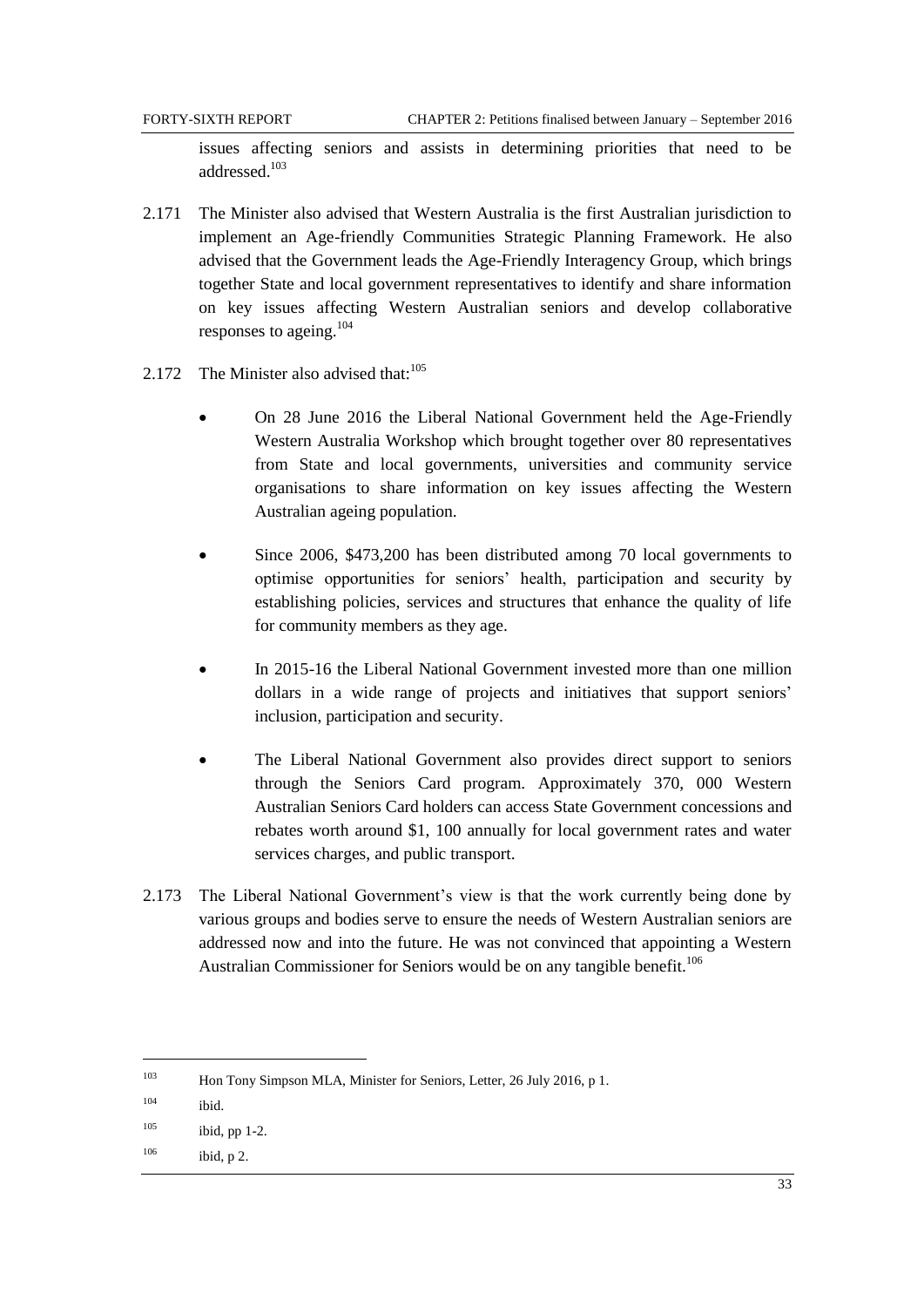2.174 The Committee, having brought the matters raised in the petition to the attention of the responsible Minister, resolved on 14 September 2016 to finalise its consideration of the petition.

### <span id="page-37-0"></span>**Petition 121 – Pesticides and harm to public health**

- 2.175 This petition was tabled on 19 May 2016 by Hon Lynn MacLaren MLC and contained 163 signatures in support.<sup>107</sup> The petitioners requested that the Legislative Council support and initiate a number of actions in relation to pesticides, including:
	- a royal commission into the regulation, importation, sale and use of pesticides, related illnesses and environmental harm
	- explore systemic failure and evidence of harm to humans, animals and environment
	- a moratorium on the use of pesticides on public land in urban areas, including Glyphosate
	- a moratorium on the growing of pesticide reliant genetically modified crops such as Roundup Ready GM Canola
	- laws to restrict government land management policies and practices that promote the use of pesticides and that result in greater pesticide residues in our bodies and natural environment, serious human illness and tree disease.
- 2.176 The Committee noted that the Legislative Council had been informed of the petitioners' concerns by the tabling of similar petitions relating to the use of pesticides and their potential harm. Similarly, their request for laws to restrict government land management policies and practices that promote the use of pesticides and for a moratorium on the use of pesticides on public land in urban areas have been discussed at length in previous petitions tabled in the Legislative Council.
- 2.177 The Committee also noted that the issue of genetically modified crops is being actively considered by the Legislative Council in relation to the Genetically Modified Crops Free Areas Repeal Bill 2015.
- 2.178 Although the petitioners' request for the establishment of a Royal Commission is outside the Committee's Terms of Reference, the Committee wrote to the Premier to advise him of the request for his consideration.
- 2.179 The Committee resolved on 22 June 2016 to finalise the petition.

<sup>107</sup> Tabled Paper 4133, Legislative Council, 19 May 2016.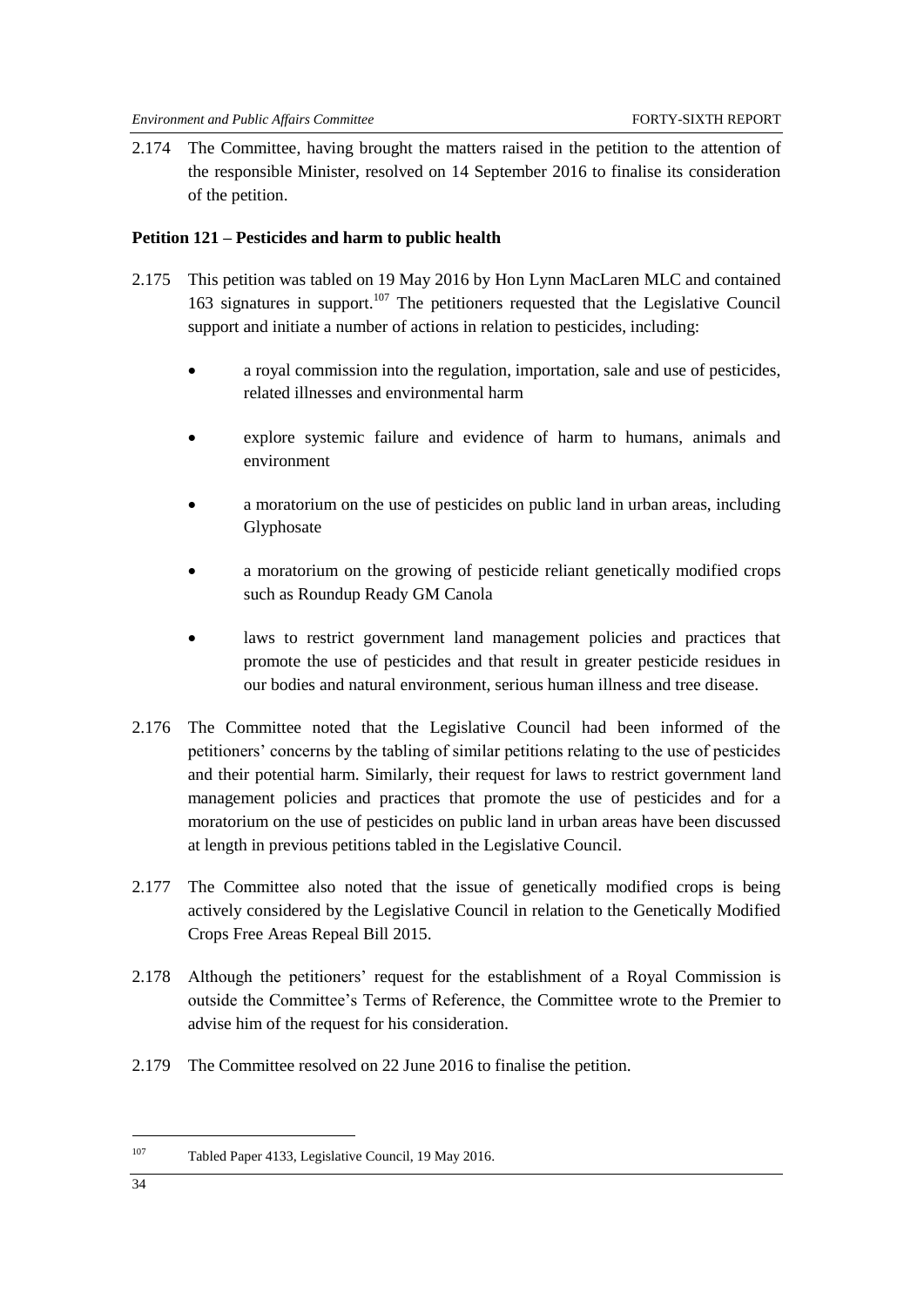#### <span id="page-38-0"></span>**Petition 122 – Bunara Maya Hostel, Port Hedland**

- 2.180 This petition with 161 signatures was tabled by Hon Stephen Dawson MLC on 21 June 2016.<sup>108</sup>
- 2.181 The petitioners requested the Legislative Council to undertake an inquiry into the need for ongoing funding for the Bunara Maya hostel which assists the community in providing a valuable service to the homeless in Port Hedland that would otherwise not be helped.
- 2.182 The Committee did not receive a submission from the principal petitioner within the stipulated timeframe and resolved to finalise the petition on 17 August 2016.

#### <span id="page-38-1"></span>**Petition 125 – Biodiversity Conservation Bill 2015**

- 2.183 This petition was tabled twice: both on 17 August 2016, firstly by Hon Sue Ellery MLC  $(264 \text{ signatures})^{109}$  and secondly by Hon Lynn MacLaren MLC  $(207$  signatures).<sup>110</sup>
- 2.184 The petitioners were opposed to the Biodiversity Conservation Bill 2015 (Bill) in its current form and expressed their belief that the Bill requires extensive amendments to be able to adequately protect Western Australia's highly valued and unique wildlife. They expressed the view that the amendments must be developed in consultation with science experts, the conservation sector and the broader community.
- 2.185 The petitioners requested the Legislative Council to recommend that the Bill be sent to the Committee for examination, with opportunity for public submissions, and a thorough examination of its strengths and weaknesses.
- 2.186 A motion to refer the Bill to the Committee was debated in the Legislative Council on 18 August 2016. The motion was not passed.
- 2.187 The Committee considers every petition referred to it on a case by case basis. It is open to the Committee to determine whether to inquire into any petition referred to it and to conduct any inquires it considers appropriate.
- 2.188 In this case the Committee noted that the matters raised in the petition had been brought to the attention of the House by the petition's tabling; further that the petitioners' views had been considered at length by the Legislative Council during the Second Reading debate and the motion to refer the Biodiversity Conservation Bill 2015 to the Committee.

<sup>108</sup> Tabled Paper 4181, Legislative Council, 21 June 2016.

<sup>109</sup> Tabled Paper 4383, Legislative Council, 17 August 2016.

<sup>110</sup> Tabled Paper 4385, Legislative Council, 17 August 2016.